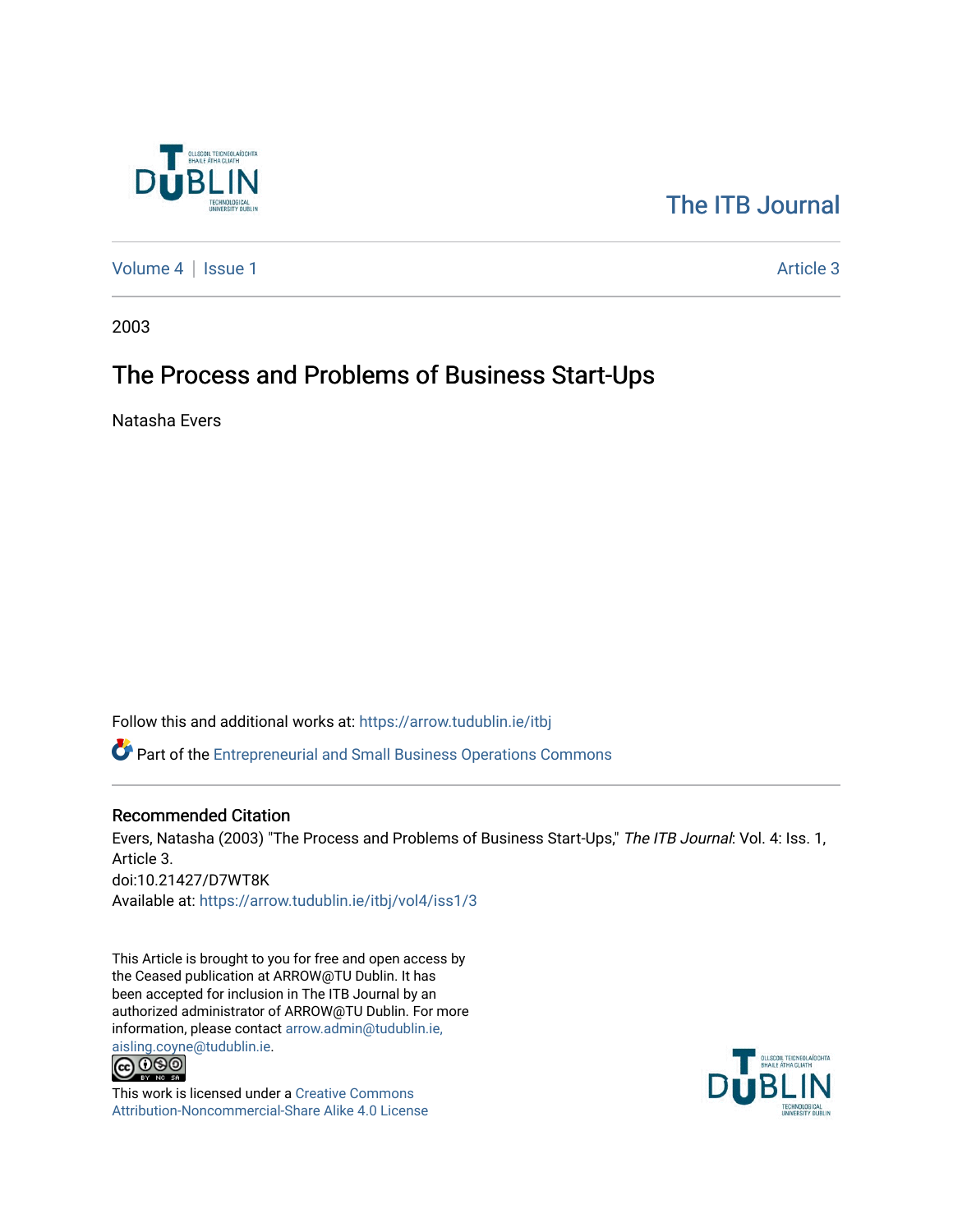# **The Process And Problems Of Business Start-Ups**

## **Natasha Evers Institute of Technology Blanchardstown Natasha.Evers@itb.ie**

# *ABSTRACT*

*"… there is little known about the initial phases of the process (of entrepreneurship). The conception, birth and early development of new ventures are very much an uncharted territory". (Reynolds and White, 1997:1).*

*This paper sets out to examine the process and problems encountered by new business start-ups. A didactic overview, based on past and current literature in the field, identifies the most common theoretical frameworks frequenting the academic literature and assesses their contribution to explaining and understanding the Process and Problems of New Venture Creation.* 

*The founding of a new organisation is not instantaneous and the process is a largely complex one. The nature of this process - which is characterized by spontaneity and uncertainty - makes it more difficult to pin down an exact theory. As Gartner (1985) points out, entrepreneurial firms are too diverse to permit generalization, and the process of starting up a new business has become a multidimensional phenomenon. The different approaches, suggested in literature, explaining the process of new venture creation, have attracted much academic controversy, given the lack of consistent empirical research on the process of new business creation. In this light, the author suggests that a more holistic understanding of the process may be gained through the integrated theoretical frameworks of new venture creation presented in the literature, which aim to capture the most important variables and characteristics of the new venture creation process.* 

*The second part of the paper deals with the problems facing entrepreneurs in new venture creation. Many start-ups never reach establishment, and the majority close up within one year after they have become established. Embarking on a new business is one of adventure and challenge but it brings with it high risk and uncertainty. This paper does not seek to detail each and every industry-specific problem that start-ups experience, but aims to identify and examine the most common difficulties encountered by Start-Ups in the early stages of establishment, irrespective of sector or industry.* 

# **1. Objectives of paper**

# **1.1 Objectives And Scope**

This paper will examine the process and problems encountered by new business start-ups in the field of entrepreneurship. It aims to provide a didactic overview based on past and current literature in the field, identifying the most common theoretical frameworks frequenting the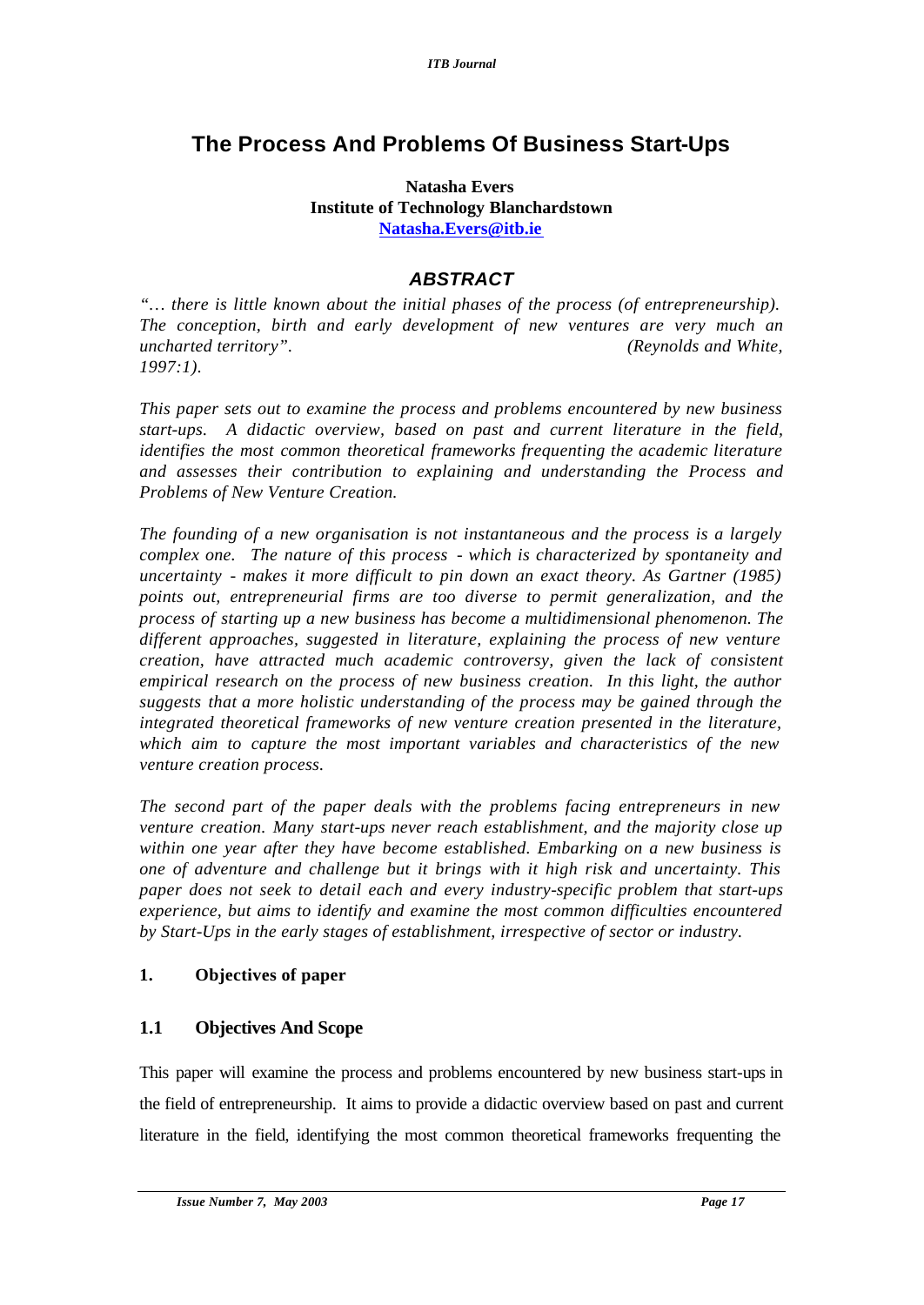academic literature and assessing their contribution to explaining and understanding the *Process and Problems of New Venture Creation*.

Entrepreneurship is one of the youngest paradigms in management science (Bygrave 1989b) and there is no general agreement on the defining concepts and variables explaining it. This too is reflective of the Start-Up process in the study of Entrepreneurship, where little agreement can be made on a common theoretical framework (Bhaves, 1995). In practice, the founding of a new organisation is not instantaneous and the process is a largely complex one. It evolves over time, as one must seek resources and compete in the marketplace. In much of the literature, this process of establishing the entrepreneurial start-up is characterized by both uncertainty, in terms of outcomes, success, failure, survival, lack of knowledge and understanding (Deakins & Whittam, 2000:116). Reynolds and White (1997:1) comment that " there is little known about the initial phases of the process (entrepreneurship). The conception, birth and early development of new ventures are very much *an uncharted territory*".

The different approaches, suggested in literature, explaining the process of new venture creation, have ignited much academic controversy. Moreover, there exists little consensus found across empirical studies for describing the process of new firms upon initiation. Despite the limitations in empirical evidence and diversity of academic opinion, insight can be gained by adopting important and empirically tested aspects of these different approaches and models to explain the start-up process. The most relevant aspects can be integrated into a theoretical framework to encapsulate the important stages and events encountered by start-up ventures. The scope of paper will be limited to the actual process of firm creation – from idea conception to establishment of the new organisation – and the problems encountered by firm and individuals during the start-up process.

Before launching into the theoretical approaches, the next section presents definitions and key terminology of the topic in question.

# **1.2 The Concept of "Process of Business Start-Up"**

The stages leading up to the legal creation of the organisation, when it becomes an organisation or active legal business entity, is also referred to in biological terms - th*e journey from conception to birth.* Gartner (1985) has referred to this process of starting up as one which involves events before an organisation becomes an organisation, that is, organisation creation involves those factors that lead to and influence the process of starting a business.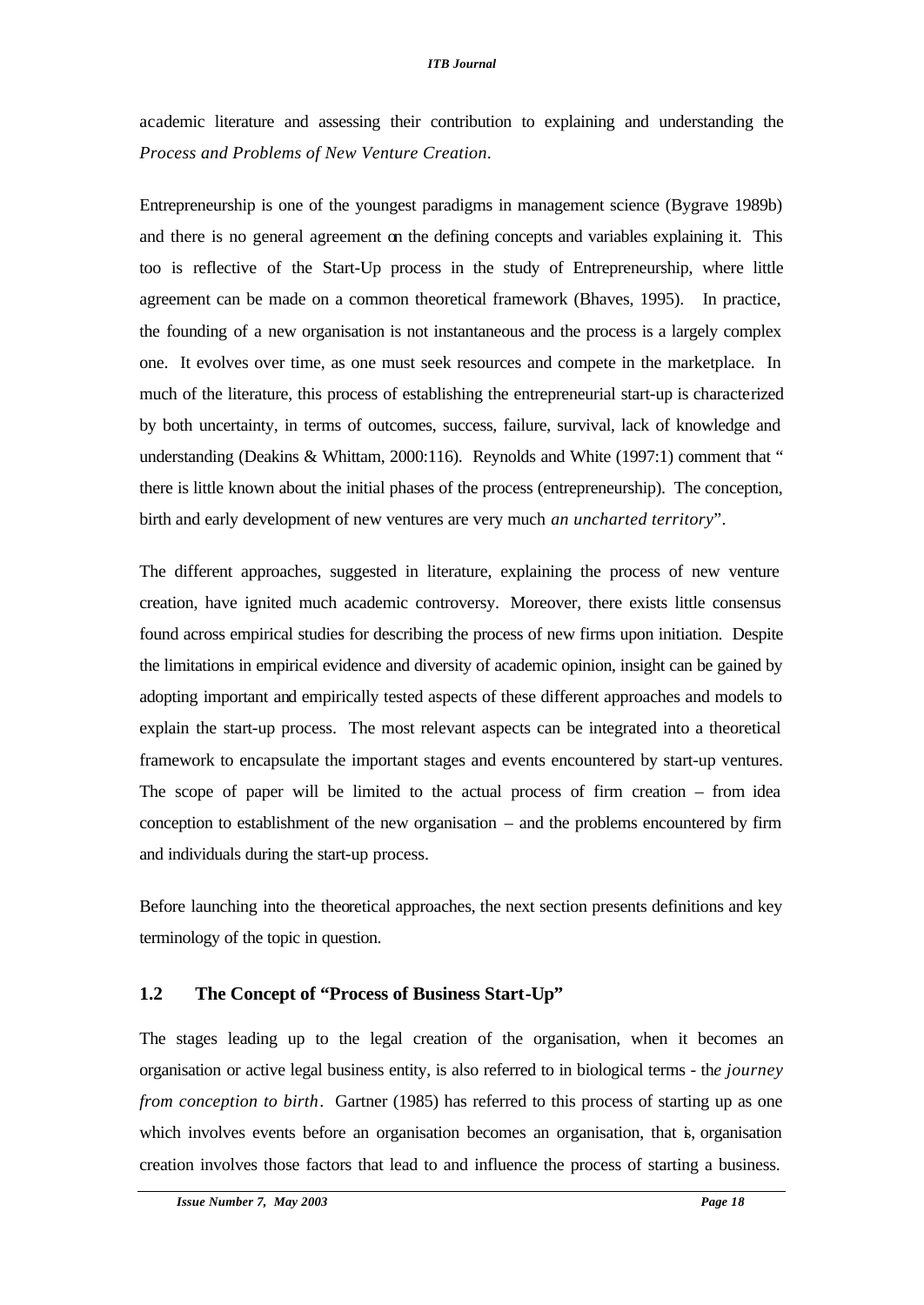Weich (1979) defined "New Venture Creation as the organizing of new organisations, …to organize is to assemble ongoing interdependent actions into sensible sequences that generate sensible outcomes".

A number of researchers have labeled this time period in an organisation's life as "Startup"(Van De Ven, Angle & Poole 1989:Vesper, 1990), Preorganisation (Katz & Gartner, 1988; Hansen 1990), Organisaton in Vitro (Hansen & Wortman 1989); Prelaunch (McMullan & Long, 1990); Gestation (Reynolds& Miller, 1992;Whetten, 1987); Organisational Emergence (all cited in Gartner et al 1992: 373). These all refer to the same phenomenon.

Reynolds and Miller (1992) referred to the start-up process as a *biological* cycle in that the process can be described as a "gestation process" from conception to birth. There has been little study on the gestation of firms. The authors admit that it is very complex to identify when the idea of the firm has been conceived or when does the initial idea for a business come about. The answer is "we do not know". The process leading up to the birth of the firm is still largely a mystery and the actual duration of gestation has not been determined. Nevertheless, empirical evidence has shown that a common indicator for the birth (birth date) of the firm has been usually the date of its first sale as a sign that the firm is active participant in the economy (Reynolds & Miller, 1992). It is understanding the conception of the idea and the events leading up to the birth of the new business entity which has become the real challenge for academics.

The individual(s) which finds, manages and drives the creation of the new firm is commonly referred to as the *nascent entrepreneur*. Endemic to the process of business start up, the backgrounds and character traits of nascent entrepreneurs have been a common theme of research in understanding the start-up process (Entrepreneurial Trait approach will be looked at in the section 2.4). Reynolds (1994) suggested that nascent entrepreneurship should form part of the process and not just outcomes. He identified the principles of networking, resource mobilization, and entrepreneurial enactment should be inherent to the process of creating new business.

# **2.** *MAIN THEORETCIAL APPROACHES TO NEW VENTURE FORMATION OR START-UP PROCESS*

The theoretical frameworks in literature have aimed to provide an understanding and explanation to the process of venture formation and factors influencing its creation. As noted earlier, diversity of opinion and little consistency in empirical evidence have prevented new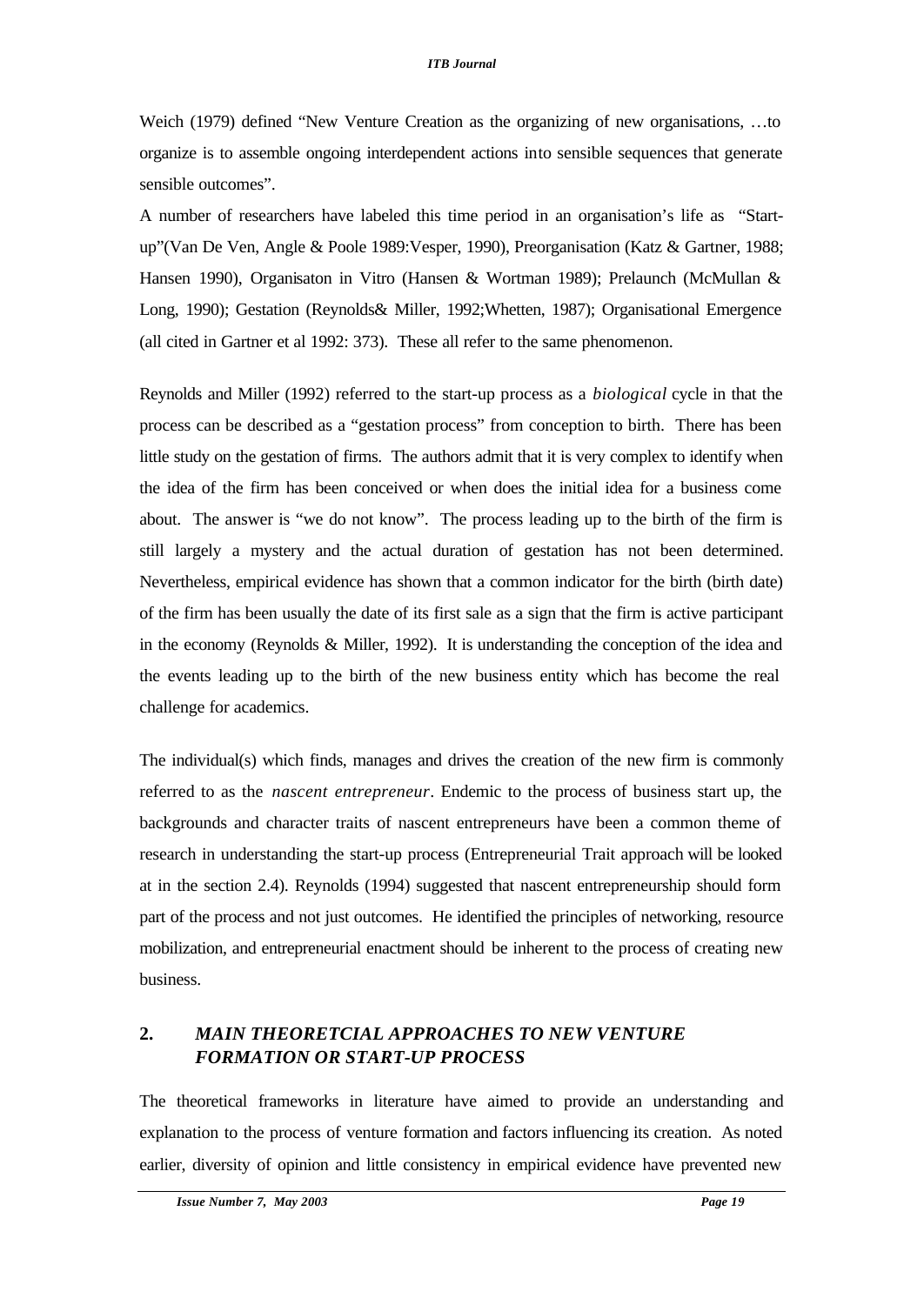venture **creation process being underpinned to one paradigm.** As there appears no one best way of understanding this phenomenon, this section will identify the key models that have attempted to explore this area.

## **2.1 Some Macro Perspectives of New Firm Creation**

## **2.1.1 Schumpterian Conceptualization of The Entrepreneurial Creation Process**

Joseph Schumpeter's book titled " The Theory of Economic Development"(1912), was the first to refer to the creation of new firms as a factor of economic development. Schumpeter believed that the emergence of a new firm depended on the entrepreneur's identification of opportunities for combinations of production factors, which can result from technological change. The Schumpeterian model of new firm creation is illustrated in figure 1.

Schumpeter postulated that innovation is a central factor in new firm creation and the driving force behind industrial change. According to Schumpeter "A perennial gale of creative destruction" brings firm creation – destruction is the price of innovation leading to the emergence of new firms in economies. He proposed that if innovation can determine the speed of structural change in industry, then technological change acts as the "cue" for the leading on of new firms to take the stage.



**Figure 1: Schumpeterian Model of Entrepreneurial Function (Veciana, 1999)**

Schumpeter's views may be useful for explaining the emergence of new firms in high growth sectors characterized by short product cycles such as Internet services, telecoms, electronics, games and entertainment software; where the rate of product innovation is very high. From a macro perspective, Schumpeter's economic theory may explain the creation of new start-ups in this these dynamic highly innovative industries here-mentioned.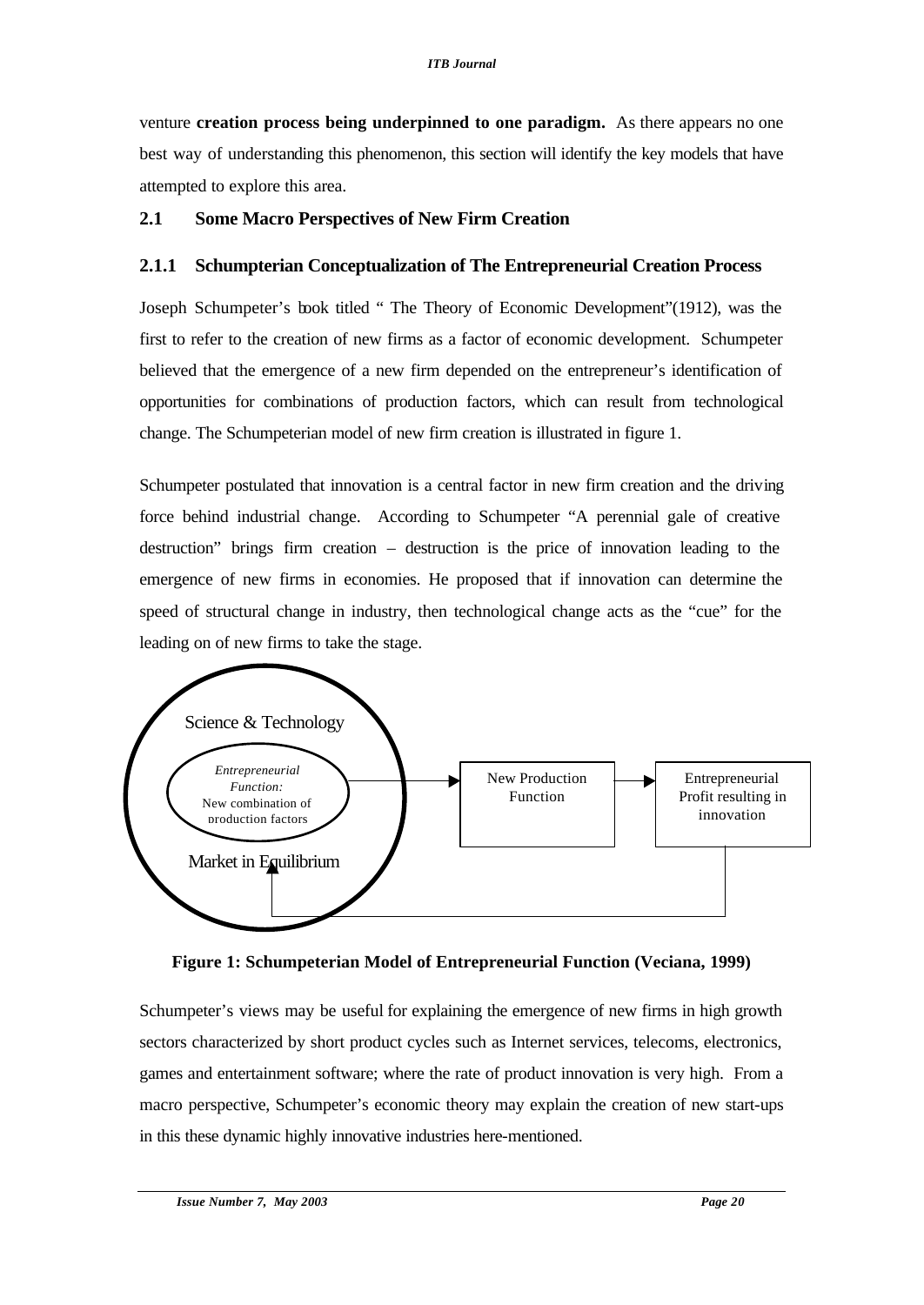# **2.1.2 Population Ecology Theory**

Population ecology theory (Hannan & Freeman 1977) assumes that the external environment determines the entire existence of a new firm from the beginnings at birth, growth and death. It takes the population of the organisations as the unit of analysis and examines the external environment i.e., structural, economic and political conditions, that lead to the creation of new forms of organisations. Hannan & Freeman (1984) propose that organisational death rates should decline monotonically with age because organisational learning and inertia gradually increase with age. The emphasis is on the resources in society, not individual motives, nor decisions or behaviour as the driving force behind the creation of organisations. Hence, one could argue that view contradicts the classic notion of the entrepreneur who is regarded to hold the *locus of control and determine his or her own destinies.* Nevertheless, from what follows, the population ecology offers a valuable insight into understanding the pluralistic emergence of new firms in industries.

The population ecology approach to explain the birth of new firm is a macro perspective of the emergence of new organisations and tells very little about the process of starting-up at firm level. The process itself is beyond the individual and firm control (as already mentioned) and thus this theory gives no insight to understanding the process of venture creation at micro level. However, from a macro perspective it provides insight into the creation and cessation of new firms and why and how new organisations emerge in sectors, industries, communities and economies - an important area of study for public-policy makers. Furthermore, this stream of population ecological research has provided valuable knowledge into time-dependant patterns of organisational demography, particular for new firms (Van de Ven, 1992). Aldrich (1990) indicates, the ecological perspective stresses that new firm start-ups are highly dependant on the macro processes both within and between organisational populations. A body of population empirical evidence has demonstrated the consistency of this theory across a number of sectors. These include: Newspaper, Automobile, Brewing and Semi-conductor sectors (Veciana, 1999). The Population Ecology Theory and its supporting empirical evidence has stimulated scholars of entrepreneurship to examine more macro related questions regarding the factors that influence the rates of organisation births and deaths.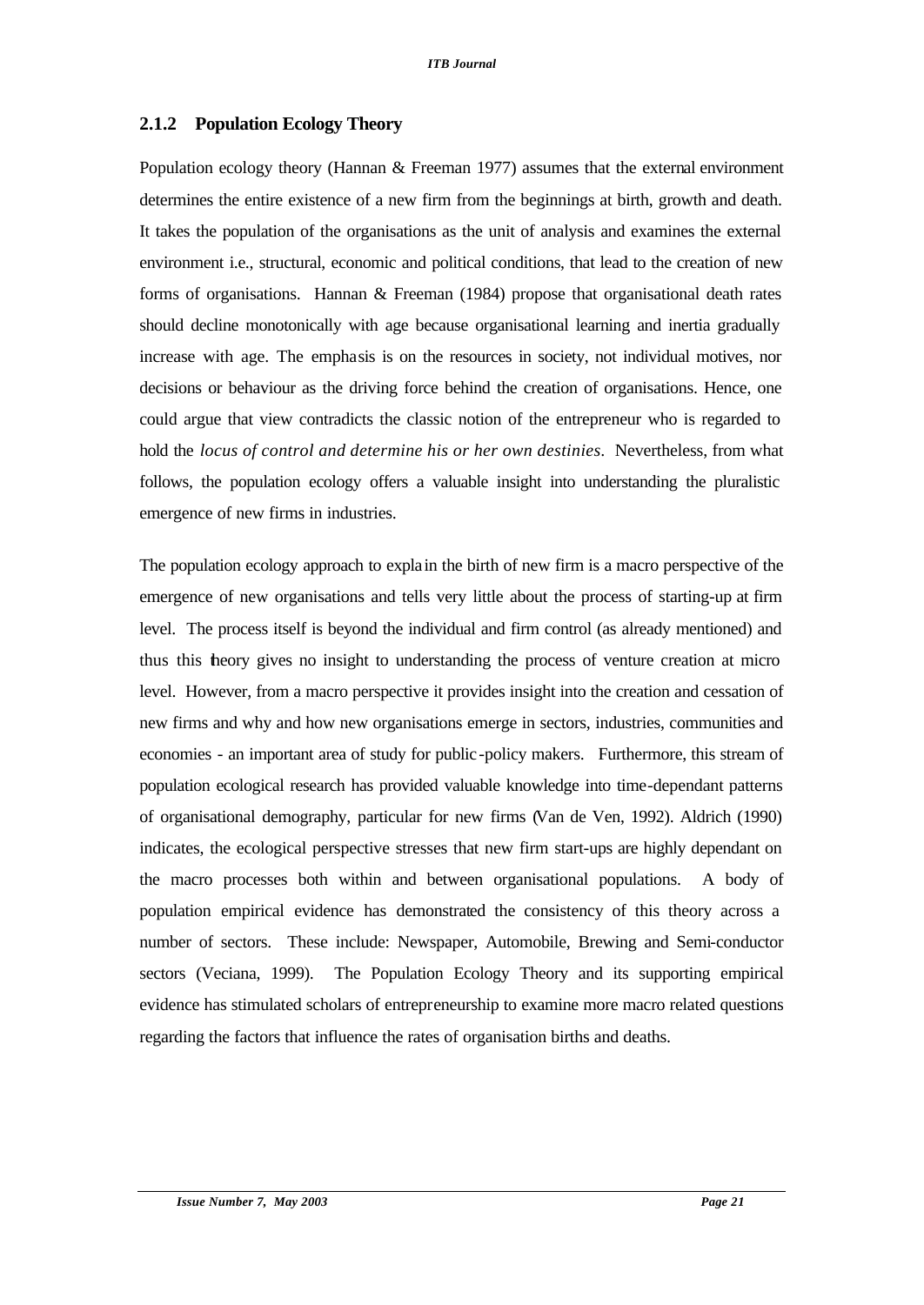# **2.2 Literature Review of Approaches to New Venture Creation**

A number of academics have presented frameworks for discerning the characteristics of the venture creation process. A summary of the key frameworks (Gartner, 1985; Gartner & Katz, 1988) is provided below and will be explored later in this section.

Gartner (1985) outlined a framework of four dimensions to be considered whilst studying new ventures: **1)** the individuals involved in the creation of the new start-up; **2)** the activities undertaken by those individuals during the new venture creation process; **3)** the organisational processes structure and strategy of the new venture; **4)** and the environment factors under which it must operate. Also in a series of stages, Van de Ven et al (1989) proposed that researchers must take account of **1)** how a business idea emerges over time, **2)** when and how different functional competencies are formed to develop and commercialize the first market offering, 3) when and how these functional competencies are redeployed to create subsequent new line products believed to sustain and grow the business, finally **4)** how these efforts for business development are both influenced and constrained by organisation and industry factors (N.M. Carter et al, 1995: 153).

Karl Vesper (1990) contended that a new start-up has five components: 1*) technical knowhow; 2) a product or service idea; 3) personal contacts; 4) physical resources; and 5) customer orders.* Vesper proposed a number of start-up sequences that vary among the five key ingredients (Timmons, 1980). Probably the most pioneering work was carried by J. Katz and W. Gartner (1988) who explored the organisation theory and entrepreneurial literature to identify a theoretical and empirically based framework for identifying the properties that would signal that an organisation is in the process of creation. In their framework, (which will be dealt with in section 2.6.2) the authors suggested four emergent properties that would indicate that an organisation is in the process of coming into existence: *intention to create an organisation, assembling resources to create and organisation, developing an organisational boundary, and exchanges of resources across the boundary* (e.g. Sales). In the last decade, integrated frameworks based on past models have emerged (Veciana 1988, Bhaves, 1995; Deakins & Whittam, 2000). These aim to provide a more comprehensive model to understanding the phenomenon and have attempted to encapsulate the key characteristics and variables describing the process of new enterprise formation in their proposed frameworks.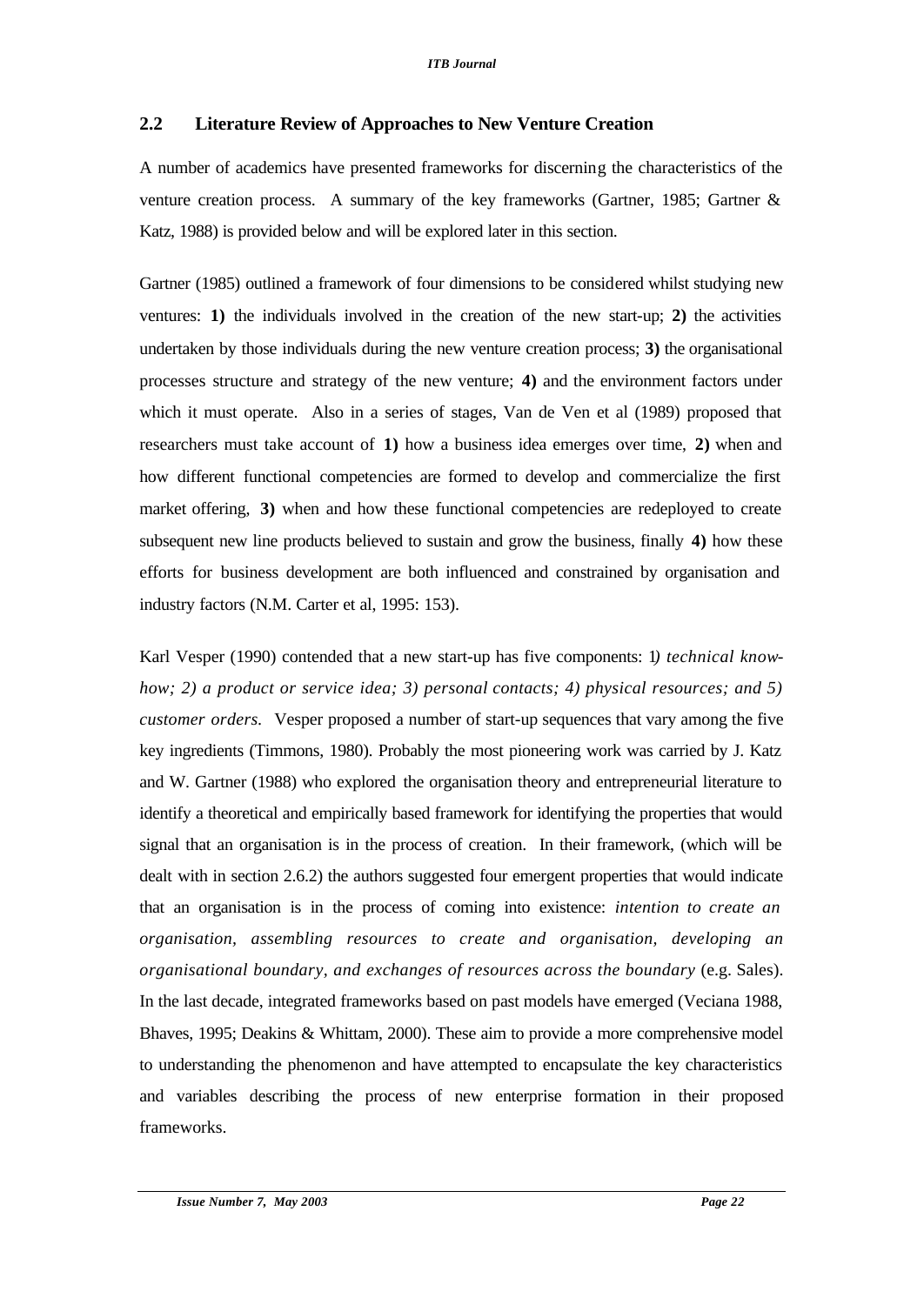# **2.3 Early Approaches to New Venture Creation Process – Systematic Models**

No single model or isolated sequence of events can apply to all start-ups during their process of creation. According to J. Timmons (1980), *Trial and Error* replaces the sequence of events that had traditionally been applied to describing the start-up process in literature. Equally, Gartner (1985) concluded that *entrepreneurial firms are too diverse to permit generalization*. However, in the 1970s, a systematic approach to understanding the process of start-ups was quite popular amongst academics. They proposed the firm being created would follow a sequence of mechanical steps before it could establish itself as a legal business entity. Flow charts were also common models outlining stages in the venture creation process. In his Article, titled (1980), "New Venture Creation: Models and Methodologies"**,** J. Timmons undertook a review of the models on the venture creation process. As noted earlier, K. Vesper (1979) proposed five key ingredients for creating a business. Timmons equally contended that five key components were required to start a firm. There existed over 100 sequences to new venture creation and start-up process. Birley (1984) proposed eight events in the start-up process. These events were assumed to occur in the following order: 1*) owners decision to start a firm; 2) own quits job and becomes self-employed; 3) incorporation; 4) bank account established; 5) premises and equipment obtained; 6) first order received; 7) tax first paid; 8)first employees hired* (Reynolds & Miller, 1992).

No consensus existed amongst academics as to what was the correct systematic model. A common denominator of these process models was the individual as initiator of the business – the Entrepreneur. The numerous models outlining sequences and stages to new venture creation were theoretically based on assumptions, which gave very little insight into current practices at the time. This came as no surprise in light of the absence of empirical evidence to support them. However, these sequential models served as a basis for subsequent research.

# **2.4 Entrepreneurial Approach (Trait Approach)**

The Founder / Nascent Entrepreneur of the new organisation is perceived as the key determinant of the firm creation in this approach. This is the classic approach to venture creation in entrepreneurial literature, which has mainly focused on the traits and behaviours of the founders with little or no attention paid to organisational and environmental factors to explaining the process of start-ups (Aldrich & Wiedenmayer, 1993).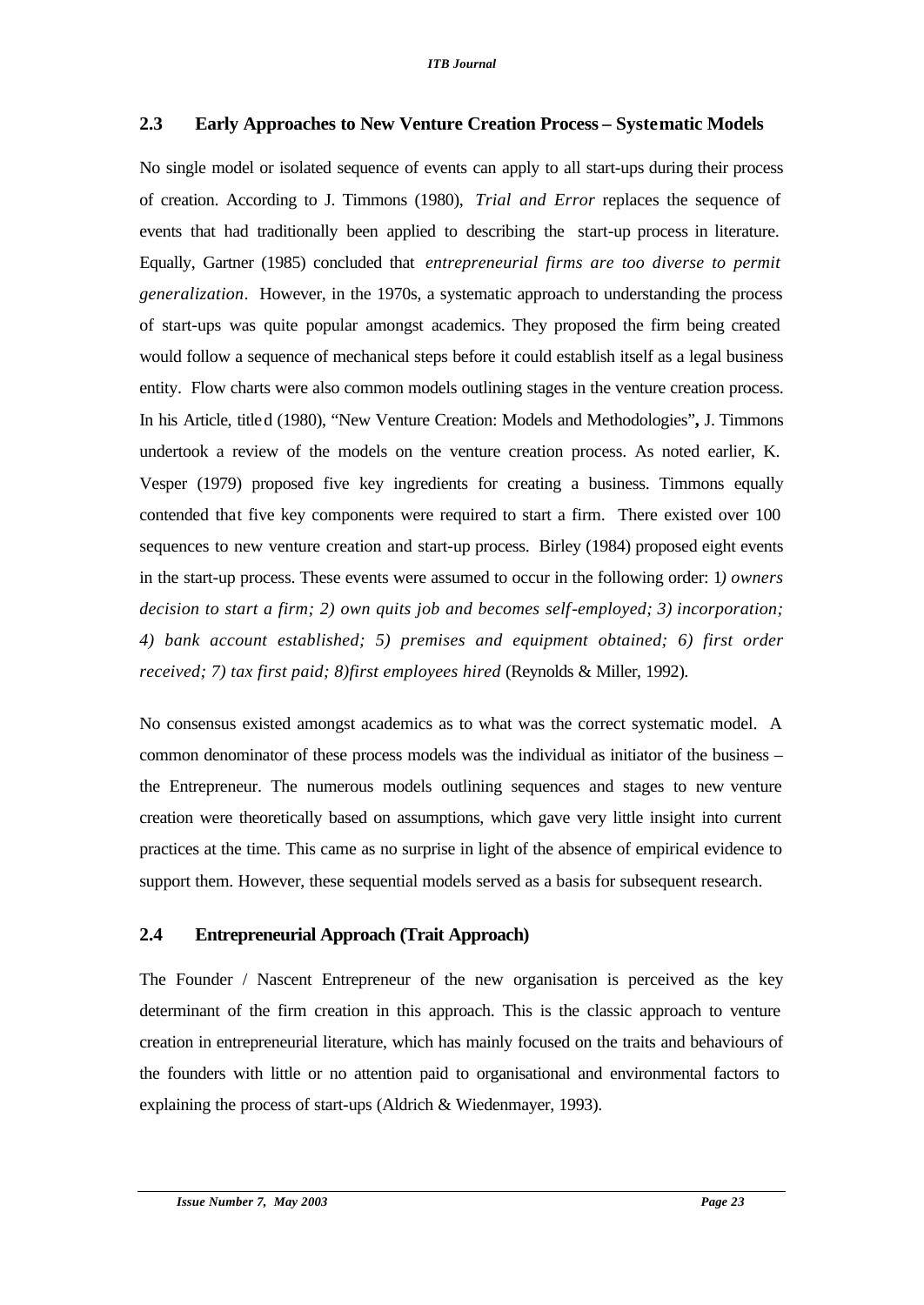This approach states that there exist linkages between individual traits and organisational creation (Van de Ven et al 1984). The individual is the unit of analysis in the organisational creation and innovation. This approach devotes attention to the background, characteristics, and psychological make up of the entrepreneur as key indicators of firm creation and its performance. Motives and personal attributes are considered to be strong influential factors in differentiating entrepreneurs with non-entrepreneurs. The concentration on entrepreneurial traits, such as character and hard work has been the dominant theme for explaining entrepreneurial achievement. However, this approach has lost its popularity amongst academics in entrepreneurship. Research has consistently found that personal traits, taken out of context, offers little understanding of this phenomenon (Aldrich, 2000). According to Gartner et al (1988) research on personal traits have reached an empirical *cul-de-sac*. Focusing on personal traits and character alone are no longer accepted for explaining the complex process of starting a business.

# **2.5 Human Capital /Knowledge Approach to Start-up Formation**

Most organisation founders identify opportunities for creating new organisations from expertise, experience and education gained in previous work organisations (Aldrich 2000). Researchers have only begun to devote attention to these factors in the study of organisation creation. The nascent entrepreneur´s past experience, education and skills set can affect the formation of business ideas and the ability to start successful enterprises. This accumulation of experience and "know-how" is termed "*Human Capital*". The formulation of business ideas may be influenced by work experience, training and by recognition that a particular product or process could be done better. Education can play an important role in creating an inductive environment for idea formulation. Importance is also placed on "enterprise abilities including problem-solving, group work and idea generation". Timmons (1994:43) states "the notion that creativity can be learned or enhanced holds important implications for entrepreneurs who need to be creative in their thinking". Thus education can become an important conditioning experience. Creative thinking can be enhanced by the education system, which may affect the way opportunities are viewed later on in life (Deacons & Whittam, 2000).

According to H. Aldrich (2000), nascent entrepreneurs require several kinds of knowledge such as work experience, advice from experts, and copying existing organisation forms. This focus on human capital has been regaining importance as a key factor in understanding and explaining why and how start-ups emerge. An extension of this knowledge factor in the start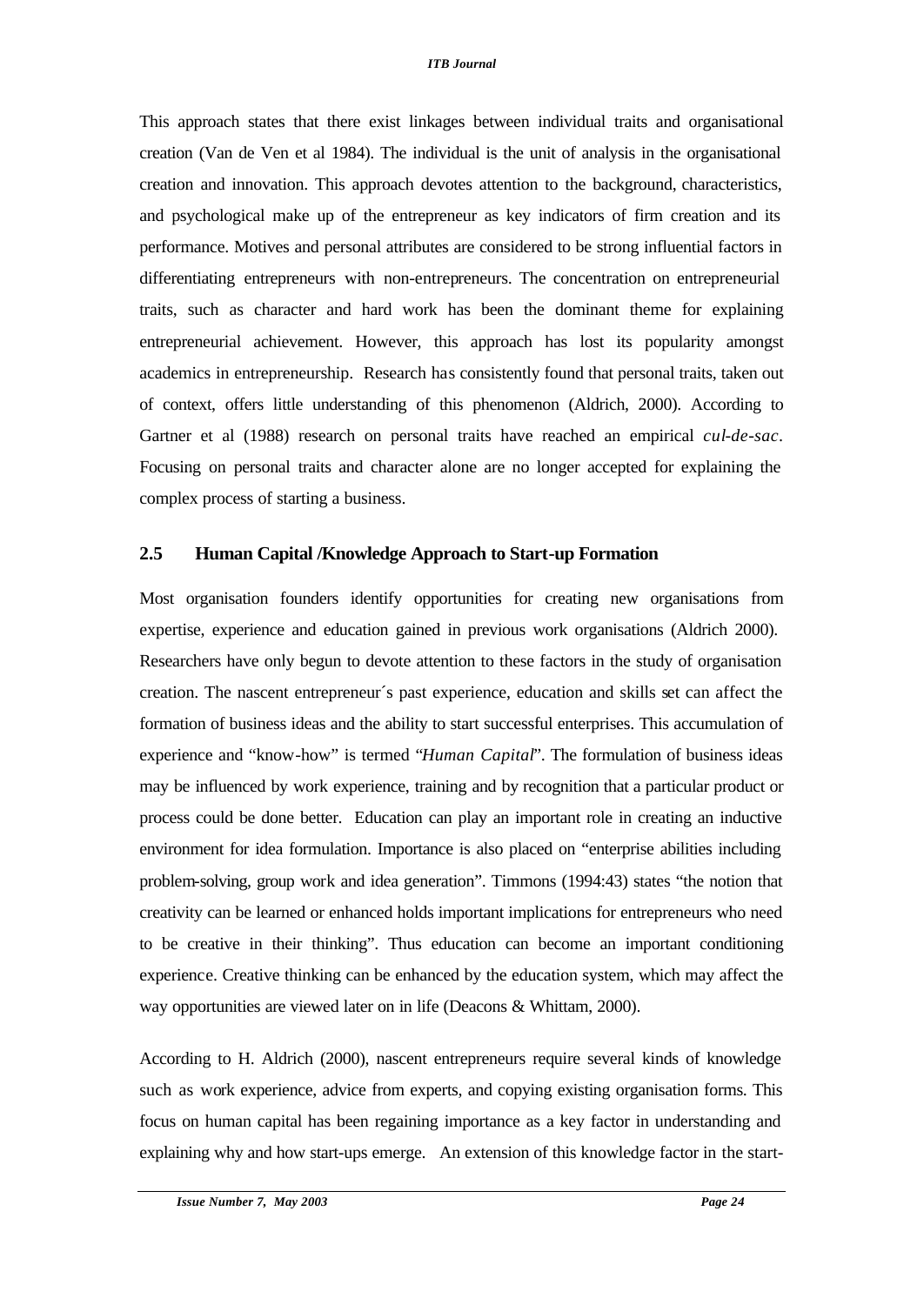up creation process is the *networking ability* of the entrepreneur to accumulate and leverage knowledge. Although it is worth noting that networks have direct linkages with human capital as described here, the role of Networks in business creation, given their importance, will treated separately in section 2.7.

### **2.6 Organisational Approach to New Venture Creation**

The organisational approach focuses on the *process by which founders construct new organisation.* It posits that the creation of an organisation is not down to the individual founder or entrepreneur, but it is a collective, network building achievement that centres on the inception, diffusion and adoption of a set of ideas among a group of people who become sufficiently committed to these ideas to transform them into a social institution (Van De Ven et al, 1984: 95).

This view contends that the conditions under which an organisation is planned and the processes followed in its initial development have important consequences on its structure and performance later on in its business life cycle. The organisational approach to new venture formation has attracted much attention by scholars (Gartner, Katz, Vesper & Van de Ven are prominent writers in the field) and has become a widely accepted point of reference amongst the academic community for understanding the process of start-ups. This section focuses on two popular frameworks building on the organisational approach to new enterprise formation: W. Garter's (1985) 'Conceptual framework for describing New venture Creation' and second W. Gartner and J.Katz pioneering paradigm on 'Properties of Emerging Organisations' (1988).

# **2.6.1 Gartner's 'Conceptual Framework for Describing the Phenomenon of New Venture Creation' (1985).**

Before his major work with Katz in 1988, Gartner (1985) proposed a conceptual framework for describing the phenomenon of new venture creation. Gartner contended that firms vary vastly in their characteristics as do the entrepreneurs who create them. He added the process should not be perceived as one-dimensional, carried out single-handedly by the entrepreneur. He argued that designing specific stages and fixed ingredients to form a new organisation which had been proposed by former scholars, and attaching a "type" of entrepreneur to each start-up was also too simplistic a process. Instead, Gartner argued that the process of new venture creation was a complex and multidimensional phenomenon.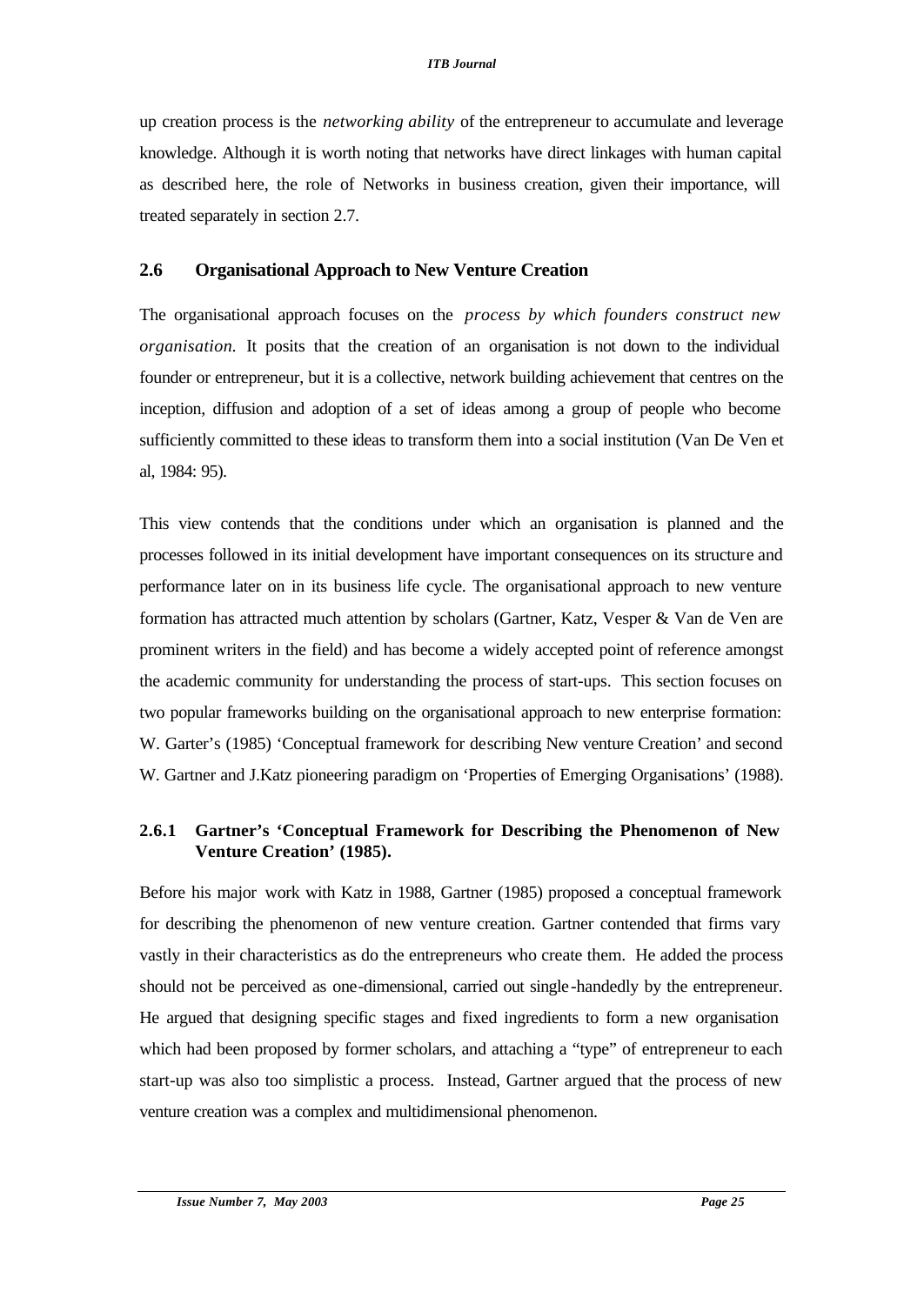In his 1985 framework, (see figure 2), he suggests a new enterprise is the result of four key variables  $-1$ ) Individuals - the person(s) involved in starting a new organisation; 2) Environment – the situation surrounding and influencing the emerging organisation; 3) New Venture Process – the actions undertaken by the individual(s), to start the venture;  $4$ ) Organisation – the kind of firm that is started. Each variable describes only one aspect of the process of venture creation and is interdependent on other variables in the framework. He adds that entrepreneurs and their firms do not represent a 'homogenous population' as previously assumed. Entrepreneurs and firms differ greatly in actions; choices; behaviour; environments they operate in and how they respond to internal and external situations. Gartner points to the importance of recognising this variation as a key characteristic in the process of new firm creation where it is unacceptable to "focus on some concept of the "average" entrepreneur and "typical" venture creation (Garner 1985, 697). A study conducted by Cooper ad Dunkelberg (1981) empirically backed up the logic of Gartner's argument on variation, revealed that entrepreneurs in certain industries can be very different from those in other industries. Similarly, Karl Vesper (1979) a famous scholar in the field suggested 11 types of entrepreneurs, also indicating early recognition of intrinsic variations in new venture creation processes. Gartner's framework has achieved much popularity for being able to highlight the diversity of entrepreneurs and firms and at the same time to encapsulate the complexity, intensity and diversity of this multifaceted phenomenon.

**Figure 2: A Framework for describing New Venture Creation (Gartner 1985: 698) and some examples of variables in new venture creation**

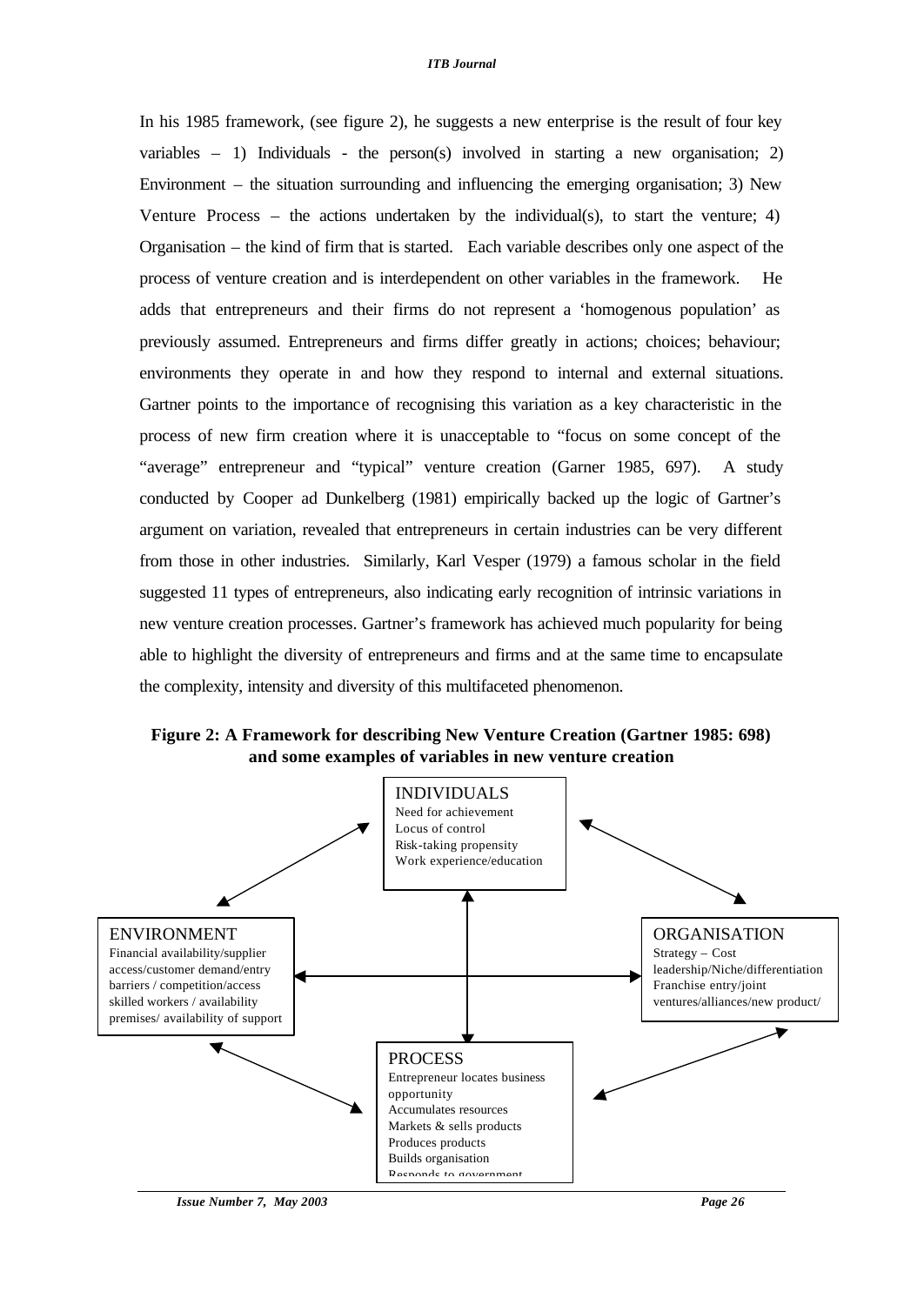#### **2.6.2 Katz & Gartner Framework (1988)**

The most groundbreaking work in analysing organisation emergence has been the Katz & Gartner Framework (1988), identifying properties of organisations 'in creation' or 'emergence' (1988). The authors sought to identify when an organisation was in the process of starting up i.e in the 'preorganisation' period, since much research at the time was conducted in the 'organisation' period - after they were created. Based on B. McKelvey's definition of a organisation<sup>1</sup>, they suggested four key properties or characteristics that would determine whether an organisation was in the process of creation. These four properties were:

- Intentionality intention to create an organisation
- Resources assembling resources to create and organisation
- Boundary developing an organisational boundary
- Exchange exchanges of resources across the boundary

According to Gartner & Katz (1988), this framework can be used to identify the different ways in which a start-up process might occur based on these properties. The properties contain structural characteristics – *resources and boundary* - and process characteristics – *intentionality and exchange.* These properties are defined below.

*Intentionality* property refers to the intentions and goals of the founder(s) entrepreneurs and the goals of the various environmental sectors at the time of creation. These goals may span technology, equipment, capital, community etc. In the initial stages, the intentionality of an imminent start-up may overlap other agents' goals that are operating in their environment. As the start-up develops its goals it will become increasingly distinct from other entities in the environment and become itself a separate entity (Katz & Gartner, 1988). Intentionality would also require the would-be venture founder(s) to engage in the gathering of information to establish these goals with the aim of venture creation. The *Resource property* refers to the physical components – human and financial capital; property, raw materials - that combine to form an organisation. As resources accumulate, the need for funds increase. Delving into personal savings and borrowing from family, friends become apparent. As costs amount, external sources of financing are necessary, hence the entry of venture capitalists and

 $\overline{a}$ 

<sup>&</sup>lt;sup>1</sup> McKelvey (1980) an organisation is "a myopically purposeful boundary-maintaining activity system containing one or more conditionally autonomous myopically purposeful subsystems having input-output resource ratios fostering survival in environments imposing particular constraints".(Gartner & Katz, 1988:430)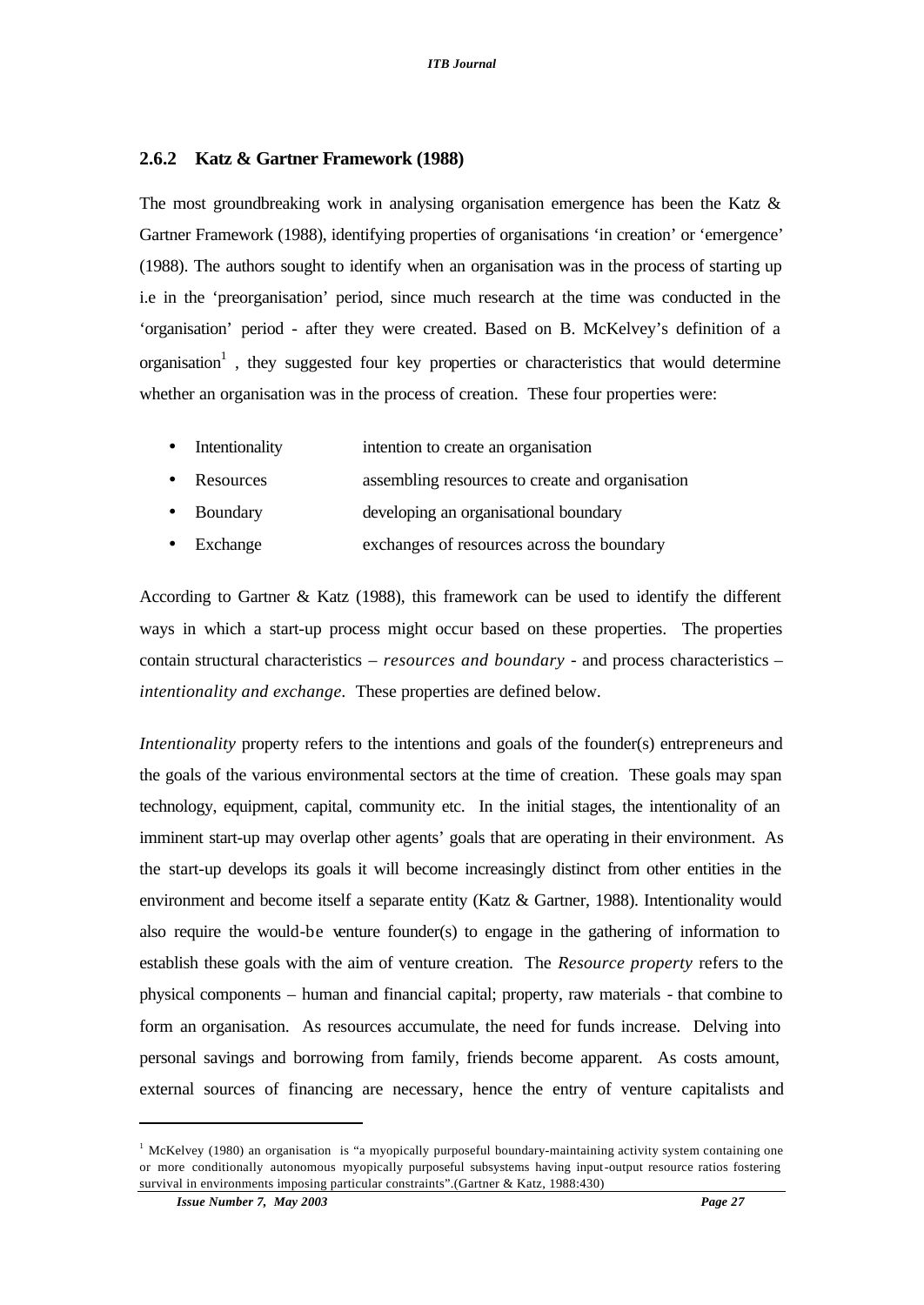investors. *Boundary* is defined as the barrier conditions between the organisation and its environment (Katz &Kahn, 1978). The organisation has control over assets that fall within its boundary, however, it must establish a physical and legal basis for exchanging the resources it requires across its borders. When an organisation defines its boundary for example through incorporation, applying for tax number, establishment of physical offices, phone line etc., it creates its own identity and differentia tes itself from other legal entities. Finally, *exchange* refers to cycles of transactions within the organisational boundary and outside with other economic agents (Katz & Gartner 1988:432). Exchange is necessary for the organisation to operate and must be conducted efficiently i.e. selling goods for no less than the cost of producing them. The other three properties must be in place before exchange processes can occur. These four properties of emerging organisation are necessary to make the transition to an 'organisation'.

The authors see these properties as useful tools for researchers to build models for analysing potential sources of new ventures in a way that allows the identification of organisations the process of creation (Katz  $\&$  Gartner, 1988). Moreover, the ability to recognise organisations early in creation should prove beneficial for determining the success and failure of different strategies adopted in start-ups.

### **2.7 Network Approach (Social-economic model)**

The role of social networks has become quite a fashionable approach to new venture creation. There have been many contributions to explaining networks as a factor in new firm formation. Nascent entrepreneurs´ personal networks are the set of persons to whom they are directly linked - impact their social and economic resources and support. Founders draw upon their network ties and build new ones as a means to obtain knowledge and resources for their emerging organisations. Aldrich (2000: 235) argues that nascent entrepreneurs "who occupy impoverished social locations may find themselves cut off from emerging opportunities and critical resources".

Larson and Starr (1993) propose a Network model (see figure 3) of organisation formation embodying socio-economic characteristics. Their model is a stage model that describes the processes by which the essential relationships between the entrepreneur and resource providers evolve to create an organisation. The model builds upon the theoretical and empirical research of network analysis. Although the network approach captures aspects of previous models (Katz & Gartner 1988) by linking the entrepreneur and the environment in which they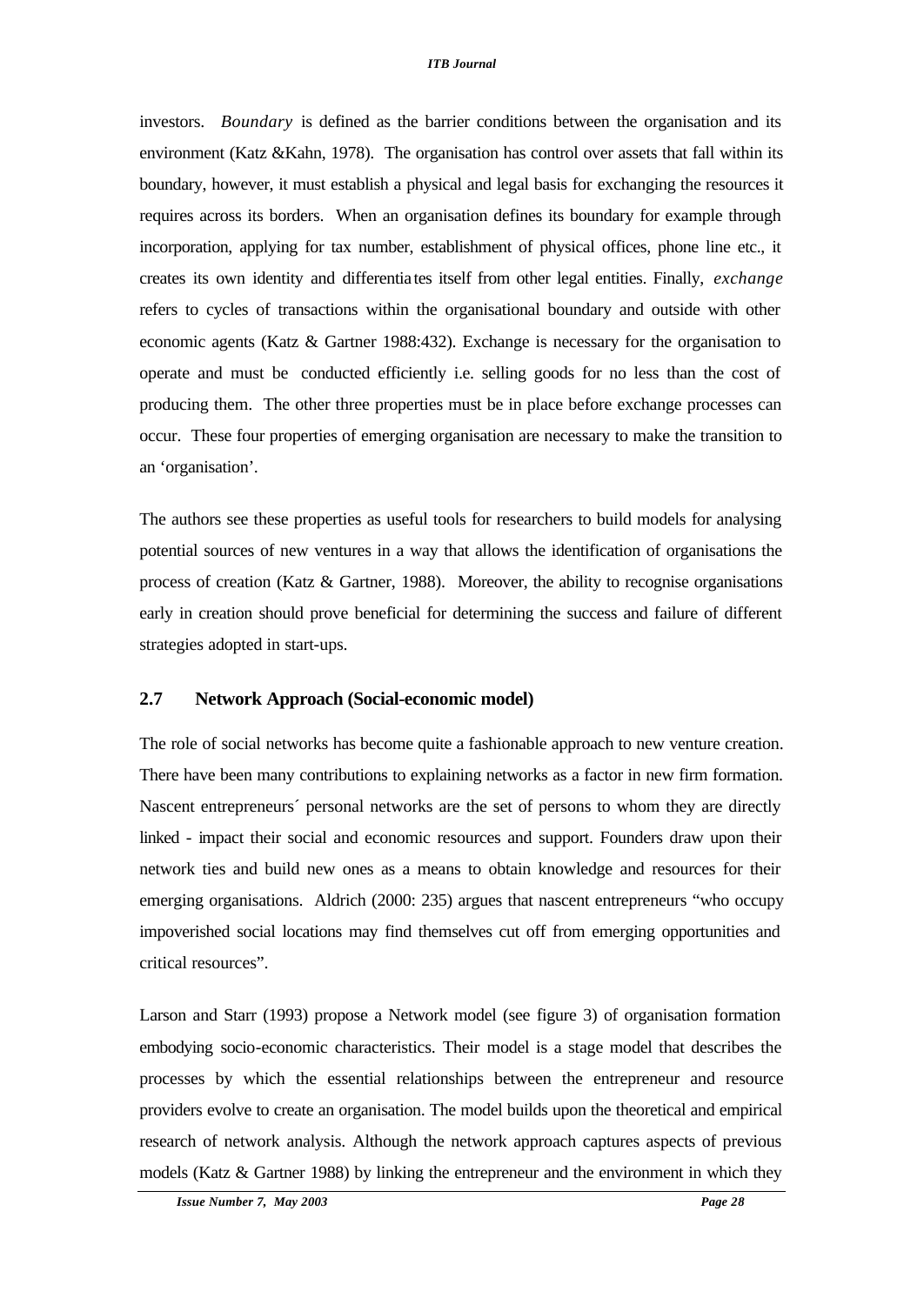operate, it emphasizes the exchange processes between actors and units and recognises the social and economic aspects of these exchange relationships (Larson & Starr, 1993:6). The author's model is illustrated in figure 3 and outlines three stages that transform a preorganisation into a new organisation.





According to Larson & Starr (1993), the outcome of the staged model of networking is the crystallization of an individual/organisational network made up of a critical mass of dyads that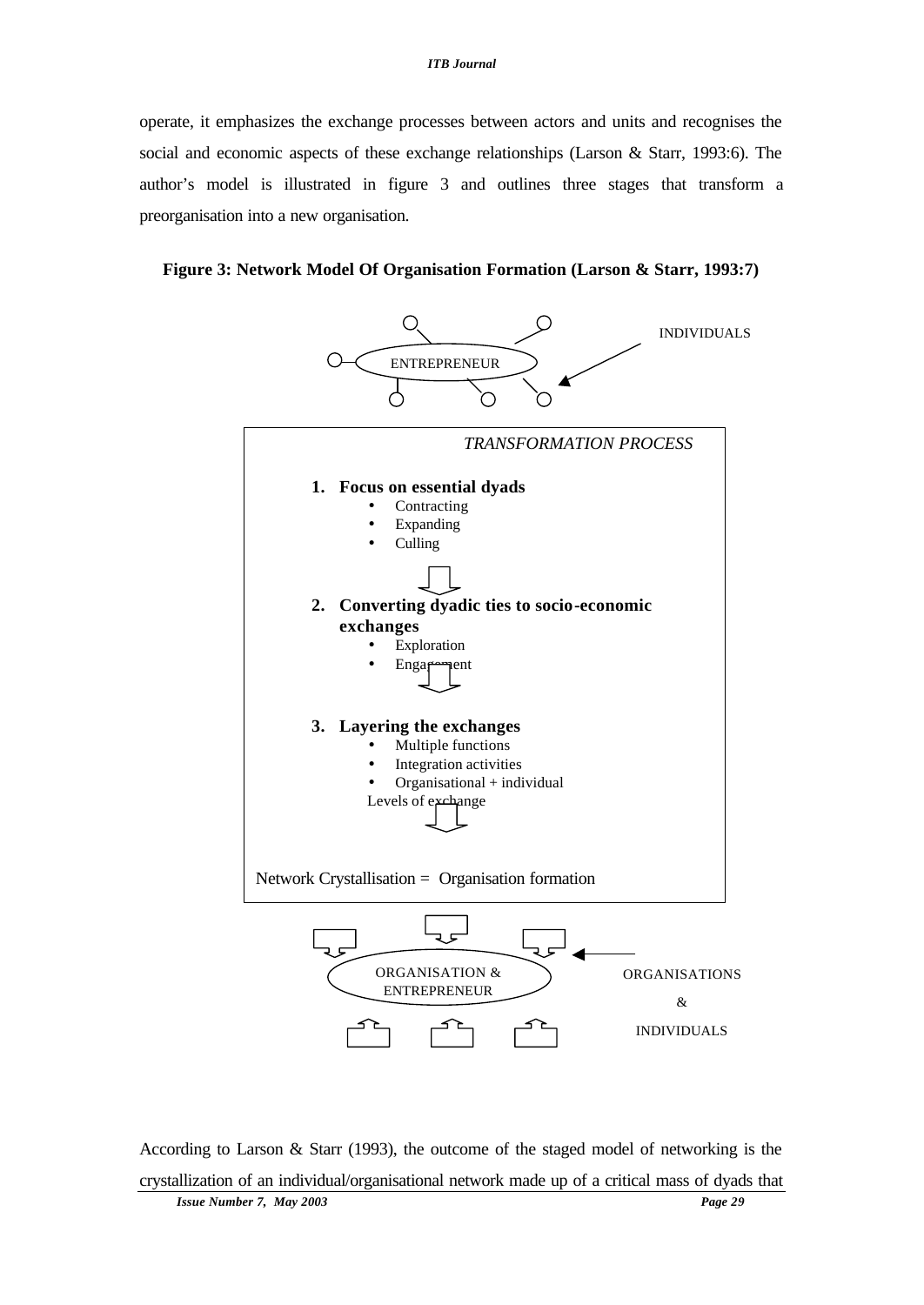establish the new organisation as a viable entity. The organisation has been formed mainly through collective activity between the various actors and units (network ties). This results in a stable, commitment of relationships between the entrepreneur and their resource providers. The network approach has been an accepted perspective for explaining a business start-up. It views the entrepreneur as a whole individual, a socio-economic actor with personal and economic interests. Their network model analyzes the role of economic relationships set in a social environment. This model is a socio-economic model emphasising people in relationships rather than pure economic units in transactions. It places a dual emphasis on social and economic dimensions of exchange.

The authors of the model see it as complementing the Katz and Gartner Framework (1988). They (Larson & Starr, 1993) consider the proposals of four organisational properties to "fit comfortably" with their network model. For instance, the structural properties are founding the pattern of mobilized resources. The boundary is defined by the extent of business relationships. The activities and intentionality of the founder and his/her network ties combined with the actual exchange processes described to constitute the process properties (Larson & Starr, 1993:12).

To exclusively rely on the network model to explain new venture formation would be a too simplified approach as it undermines the importance of the business idea, strategy, the industry and the abilities and skills of the entrepreneur themselves (J.M. Veciana, 1999). There has been empirical research (Birley, 1985, Aldrich et al 1986,) that could not confirm the role of networks as a key ingredient in the formation of new start-ups. Birley concludes "information on… the role of networks in connection with new venture creation is still scarce and anecdotal" (1985:85). Despite these findings, the amount of empirical research is too limited to be conclusive. Moreover, the study of the role of networks in the new venture creation process is still in its infancy, and requires more research. However, one cannot deny that cooperation and business relationships have always made sense for new businesses since Commerce began.

### *2.8* **Integrated frameworks on New Enterprise Formation**

The models presented above offer relatively broad categories and generalized variables which reveal no nuances in particular areas of the start-up process. However, they do capture important aspects of new venture creation, which numerous authors have integrated, based on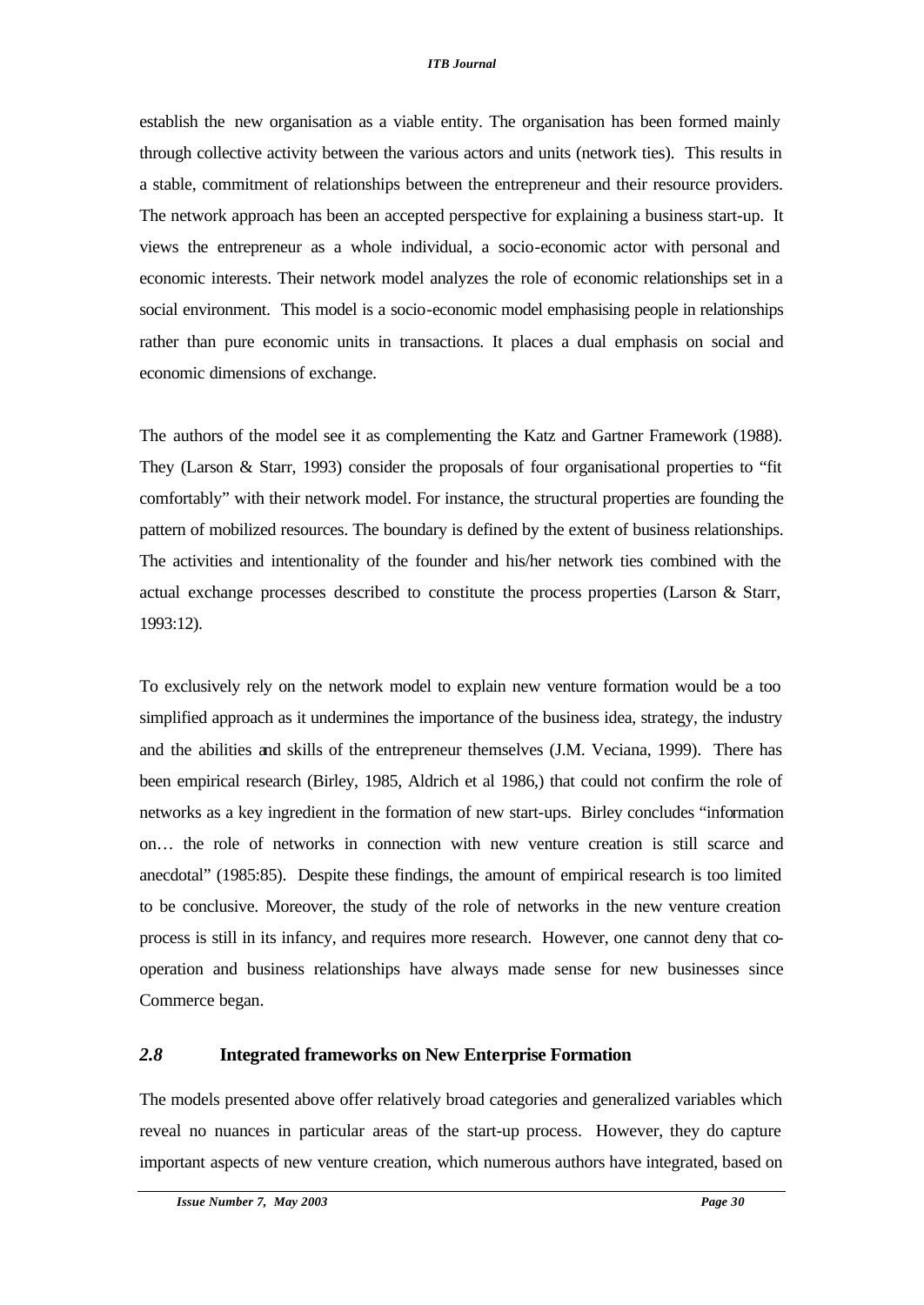empirical evidence, in an attempt to present a generic theoretical framework. This section provides a sample of selected frameworks, chosen by the author, that have managed to integrate the key concepts and events of the process of venture formation. These models captures elements of each approach -Entrepreneurial, Knowledge, Network and Organisational – and presents them in a comprehensive and unified framework for explaining the process of new venture creation.

J. M. Veciana (1988) outlines four phases of venture creation process with an estimated timeframe as illustrated in figure 4. The author presents each of the most relevant variables occurring in each phase. The variable presented is one most likely to impact that particular phase on the process of venture creation. The five-year period of establishing a new venture may be a realistic one, in light of the activities the entrepreneur must undertake. Further comments on the author's interpretation of the model is restricted by the fact that the commentary is in *Spanish*.

|                      | 1-2 YEARS                            |                                 | 2-5 YEARS                       |
|----------------------|--------------------------------------|---------------------------------|---------------------------------|
| <b>GESTATION</b>     | <b>CREATION</b>                      | <b>LAUNCHING</b>                | <b>CONSOLIDATION</b>            |
| Childhood            | Search for & identify<br>opportunity | Team Building                   | Getting through the<br>knothole |
| Antecedents          |                                      | Purchase & organisation         |                                 |
|                      | Elaboration &                        | of the production factors       | Getting rid of partners         |
| Incubators           | configuration of the                 |                                 |                                 |
|                      | entrepreneurial project              | Product/Service                 | At last "everything"            |
| Critical Event/Role  |                                      | development                     | under control"                  |
| Determination        | Network creation                     |                                 |                                 |
|                      |                                      | Search for finance              |                                 |
| Decision to create a | Opportunity                          |                                 |                                 |
| firm                 | Evaluation                           | Launching of<br>product/service |                                 |
|                      | Preparation of a                     |                                 |                                 |
|                      | <b>Business Plan</b>                 |                                 |                                 |

**Figure 4: Process Of New Enterprise Formation**

*Source: Veciana, J.M. (1988): The Entrepreneur and the Process of Enterprise Formation, in "Revista Economica De Catalunya", Num.8,May-August.*

Studies of entrepreneurship aim to generate generalised conclusions about variables relevant to all firms. Yet on the other hand, each enterprise is unique and conceived by individual and personal means, with varied circumstances facing entrepreneurs throughout start-up process and when the firm is established.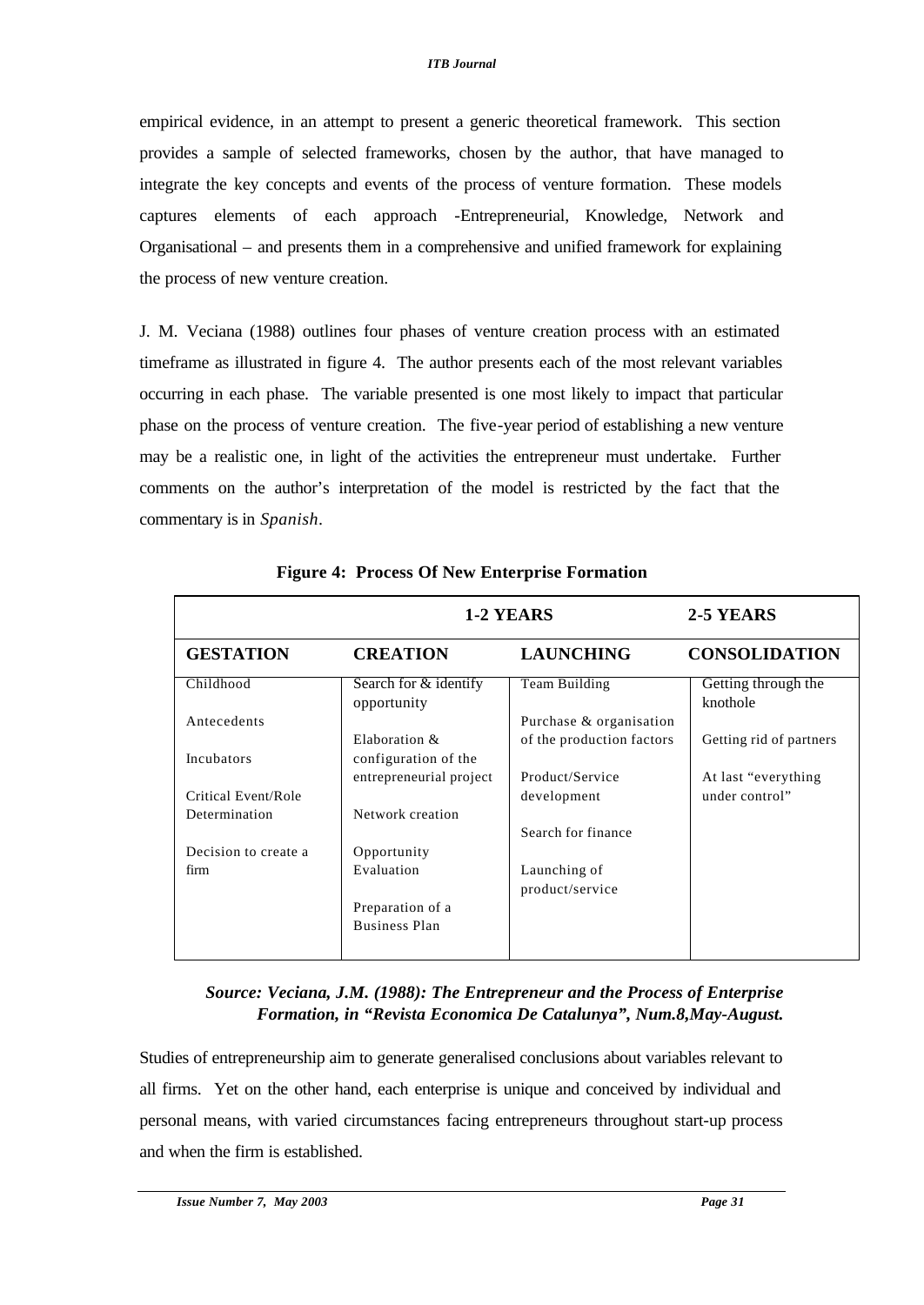P. Bhave's paper (1994) presents a *Process Model of Entrepreneurial Venture Creation.*  The author aims to provide a "well-grounded-theoretical, integrative process model of entrepreneurial firm creation by linking conceptual categories and sub-processes in the firm creation process based on qualitative research" (Bhaves, 1994:225). The author states that this process model intends to provide an integrated framework to bring cohesion to the vast body of literature. This model is important as it extends its concern to sub-processes of venture creation, which have been largely ignored in literature.

A final and a most recent paradigm developed by Deakins and Whittam (2000) is illustrated in figure 5. The authors suggest that the business start-up process can be broken down into a number of stages:

- Formation of the idea
- Opportunity recognition
- Pre-start planning and preparation including pilot testing
- Entry into entrepreneurship launch
- Post Entry development

Each of these stages will consist of a number of positive and negative factors that impact the process of starting up. The authors also point out that the number of factors affecting each stage is not exhaustive, a host of other influences exist including the cognitive behaviour of the individual entrepreneur, such as tenacity and ability to over come obstacles to creating a new business (Deakins & Whittam, 2000).

# **2.9 Empirical Findings**

Subsequent empirical explorations, (Reynolds & Miller 1992; Reynolds & White 1993; Reynolds 1994) confirmed the conclusions of the Katz and Gartner (1988) framework that no one pattern or sequence of events is common to all emerging organisations. Moreover, the sign of the exchange process of the "first sale" is a conceptual event in new venture creation (Block & MacMillian, 1985). First sale has been used as a measure of successfully establishing a business based on Katz & Gartner's (1988) properties of emerging organisations framework as described above. Reynolds and Miller's (1992) study of new firm gestation indicators concludes, "Date of first sale appears to be a suitable indicator of "Birth" if only one event is to be used (p. 406).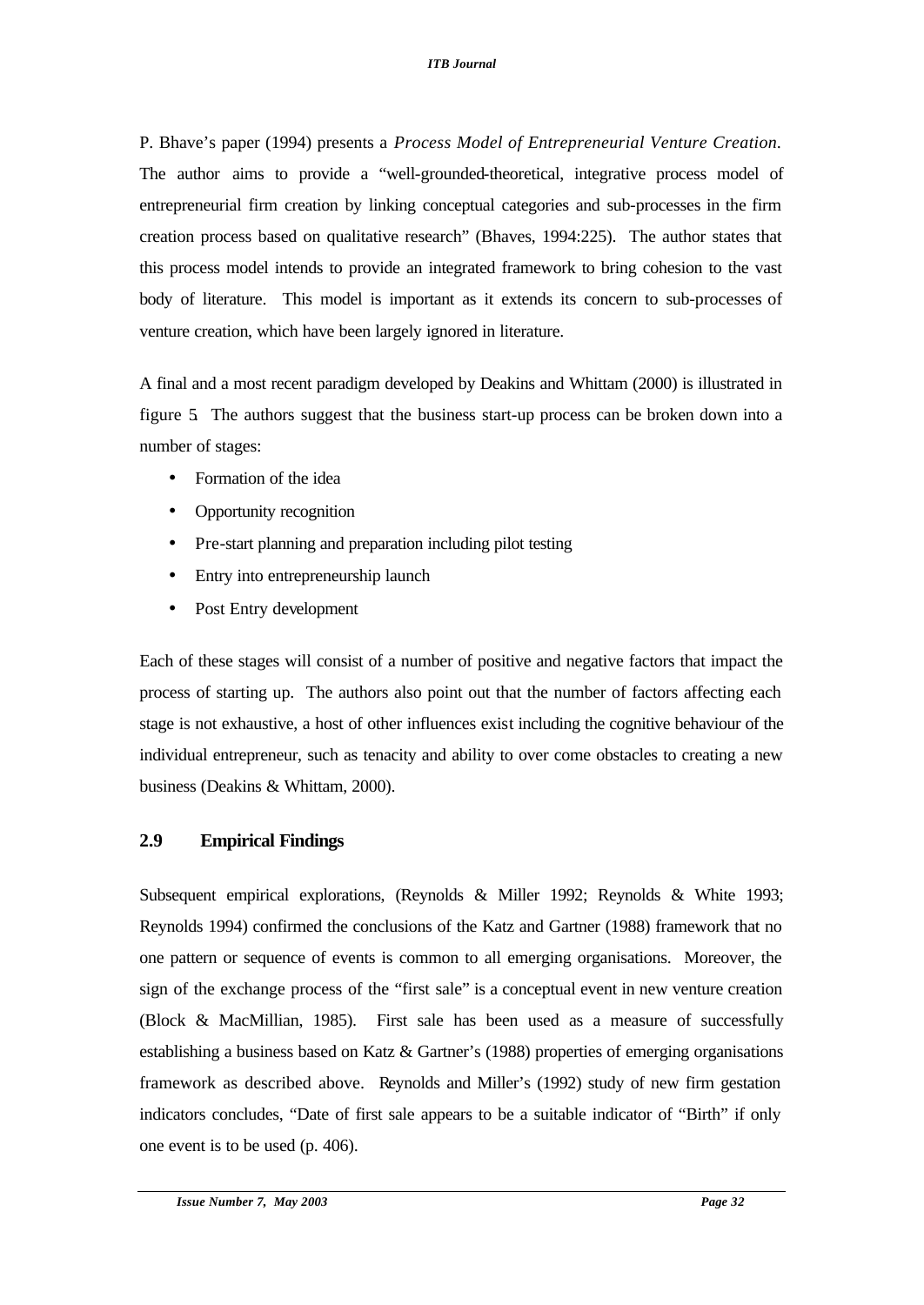An interesting study exploring 71 US based nascent entrepreneurs in new venture organisation was conducted by Carter, Gartner and Reynolds (1996). This study was based on primary and secondary data. According to their findings, what was most common as a first stage in the start up process was the *personal commitment* by individuals engaged in the new venture (five out of six firms), some emerging organisations (two in five) reported the first event as having sales, whereas others began recruiting or seeking financial support (one in four). The most common final events in the process of new business creation was recruiting employees and making sales (half of new ventures), financial support (two in five), and a huge personal commitment to the venture (one in four). In addition, Reynolds et al (1994) discovered that the average time a firm was in the process of creation was one year. In contrast, Van de Ven et al (1990), in a study of hi-technology firms, found that the average time for entrepreneurs to create the business from inception to birth was four years. (N.M. Carter et al, 1996: 154).



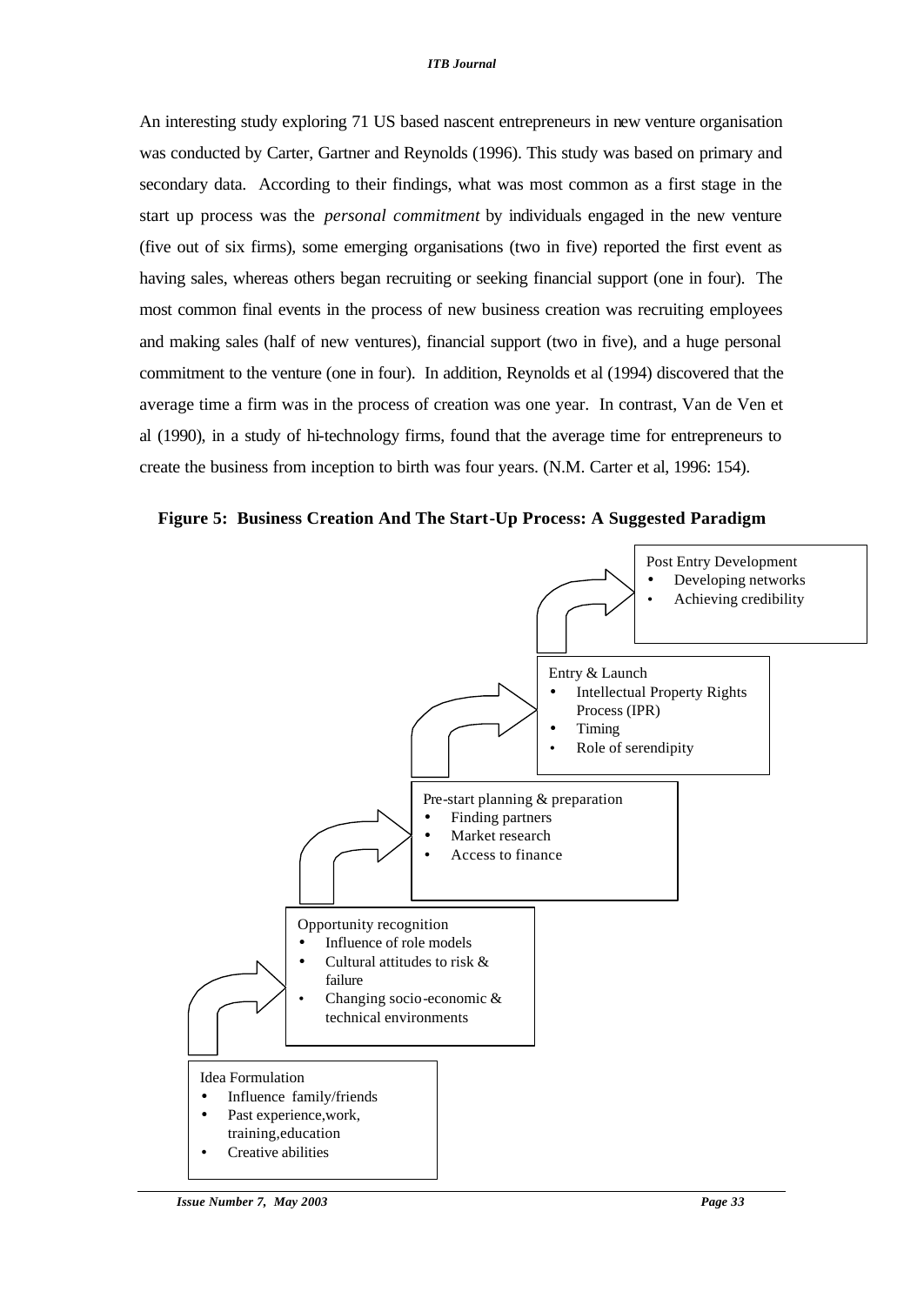## *Source: Deakins & Whittam, 2000:121*

An important field of research that has emerged in recent times is the role of cognitive psychology in new venture creation (Aldrich, 2000, Gatewood et al, 1995; Carter et al; 1996). Gatewood, Shaver and Gartner (1995) carried out a longitudinal study of individual level factors (cognitions and actions of the entrepreneur) influencing the process of starting a new business. The primary focus was to determine what appropriate measures could be used to identify cognitive factors, which might influence an individual' persistence in entrepreneurial activities despite the uncertain chances of start-up success (Gatewood et al, 1995). The researchers concluded that by doing longitudinal research design, stronger claims could be made between the relationship between individual attributes and subsequent success in starting a venture.

A second study, conducted by Carter, Gartner and Reynolds study (1996), revealed that cognitive factors played an important influence on the process of starting a business. The study suggests that the behaviours of nascent entrepreneurs who have successfully started a new venture can be identified and differentiated from the behaviours of the nascent entrepreneurs who failed. However, the precise type of behaviours appropriate for new venture conditions were not identified and would require being studied in future research.

# **3. COMMON PROBLEMS FACING NEW BUSINESS START-UPS**

Creating a new business is fraught with difficulty and failure (Reynolds & Miller 1992;Van De Ven 1992b). Many start-ups never reach establishment, and the majority close up within one year after they have become established. Embarking on a new business is one of adventure and challenge but it brings with it high risk and uncertainty. Although some start-ups survive and become highly profitable, empirical evidence has shown that there exist key problems, which are common to all new start-ups regardless of level of innovation in their new product, the sources of finance, business experience, knowledge, and networks ties of the entrepreneur. Raising capital, establishing reputation, securing resourced providers, premises constraints and high labour costs have been recurrent problems stated in the literature and also in empirical evidence (Storey, 1985).This section does not seek to detail each and every industry-specific problem that start-ups experience, but aims to identify and examine the most common difficulties encountered by Start-Ups in the early stages of establishment, irrespective of sector or industry.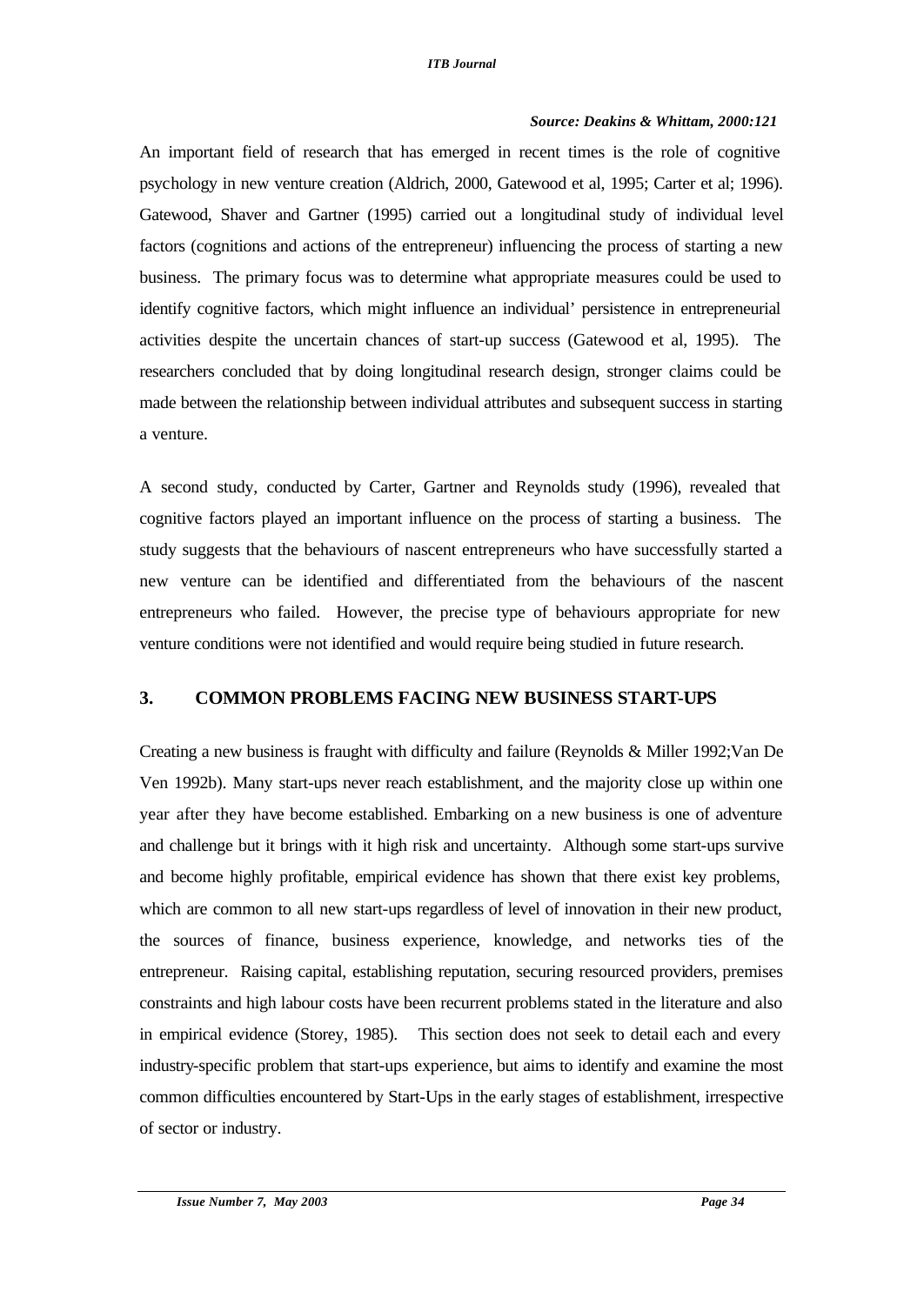Many entrepreneurs, who possess the initiative and incentive to start their own business, often lack business experience in the industry they wish to compete in. However, some successful businesses were started by inexperienced founders, for example Bill Gates and Michael Dell were college dropouts. Steve Wozniak, founder of Apple Computers, "was an undistinguished engineer at Hewlett-Packard",(Bhide, 2000:36). As well as lack of experience, the nascent entrepreneur tends to have limited knowledge of the industry they enter. Most start-ups lack innovative ideas or assets that could differentiate them from their competitors. In Bhide´s survey of the 1989 *Inc.*500 list, a compilation of the fastest growing privately companies in the United States, he found that only 10% of these businesses offered novel product or services when start-up, with the majority of firms offering nothing original or new to the market.

Bhide (2000) conducted a further survey of all the Inc. 500 founders, between 1982 and 1989. He discovered that 12% of the founders attributed the success of their companies to "an unusual or extraordinary idea"; 88% reported their success was mainly due to the "exceptional execution if the idea", (Bhide, 2000:32). However, most new businesses which pursue an unnovel idea turns out to be unprofitable, and equally encounters more problems in their startup phase. The widespread lack of innovative ideas, often accompanied by limited experience and knowledge can create huge barriers in raising capital.

Obtaining external financing is one of the key factors if the not the most in preventing start-ups from growth and development. The economics of information suggests that asymmetric information plays an important role when an entrepreneur seeks external financing for their new venture. In theory, when conditions of uncertainty combine with asymmetric information (where investors and borrowers have different sets of information), for the funders there are problems of selection (choosing profitable ventures) and moral dilemma (what will entrepreneurs do with this invested capital).

Most Entrepreneurs use their own personal finance as seed capital as venture capitalists and private investors require a strong highly credible business venture to ensure a return on their investments and recuperate their costs. Start-ups face disadvantages as they have a nontrading track record and may not have sufficient information to make risk assessments (Deakins & Whittam, 2000). The pie chart one illustrates that of the 1996 Inc. 500 companies, venture capital made up only 4% of start-up funds, with over half raised from personal savings. This indicates the enormous difficulties for even potentially properous start-ups to raise finance.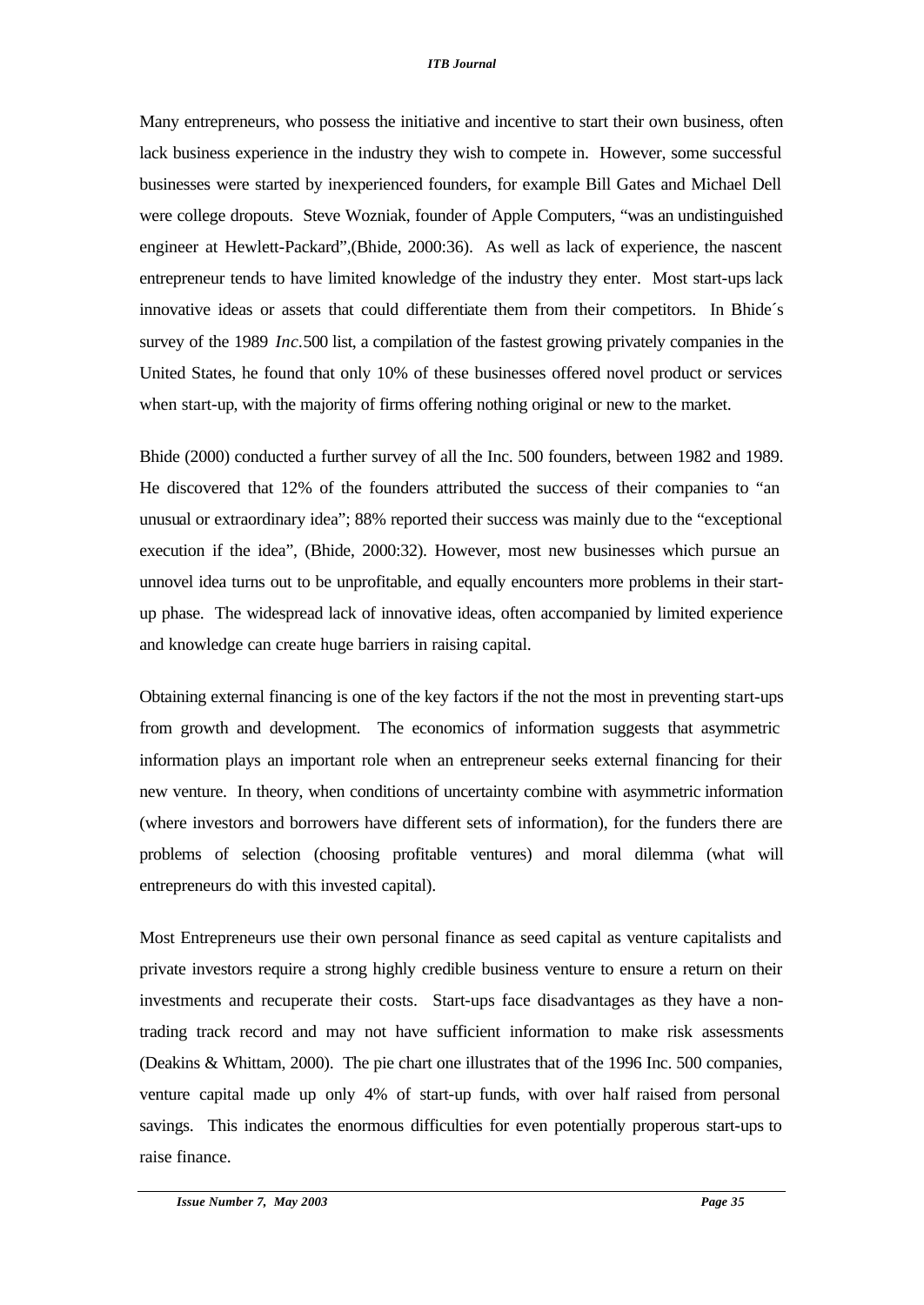The inability to raise sufficient capital can lead to a negative 'knock-on' effect throughout the start-up process such as constraining expansion, problems with attracting clients and building alliances, and establishing credibility. Bannock (1981) commented that raising external finance is an inevitable problem of a business start-up. Banks dealing with a myriad of start-ups see them as administration and financial burdens than with large established firms. Moreover, start-ups are penalised immediately for having no commercial or financial history – an undermining factor to its credibility as a business entity.

Low capital resources can prevent the start from acquiring adequate premises particularly if its demand for orders requires larger premises. This *premises constraint* can restrict growth and may cause the start- up to refuse these orders and eventually lead to closure and eventually renders missed entrepreneurial opportunity.



## *PRIMARY SOURCE OF INITIAL FUNDING PERCENTAGE OF 1996 Inc. 500 companies*

*Personal Charge cards 6%*

The low endowments of knowledge; unique product offering can not only render it impossible for entrepreneurs to raise significant capital but also to secure resource providers, particularly potential customers and clients. Securing relations with resource providers such as customers, suppliers, employees etc. represents a critical problem for start-ups (Bhide, 2000). From the resource provider perspective, there exists a greater perceived risk dealing with a new firm

*Source: O. Bhide, 2000*.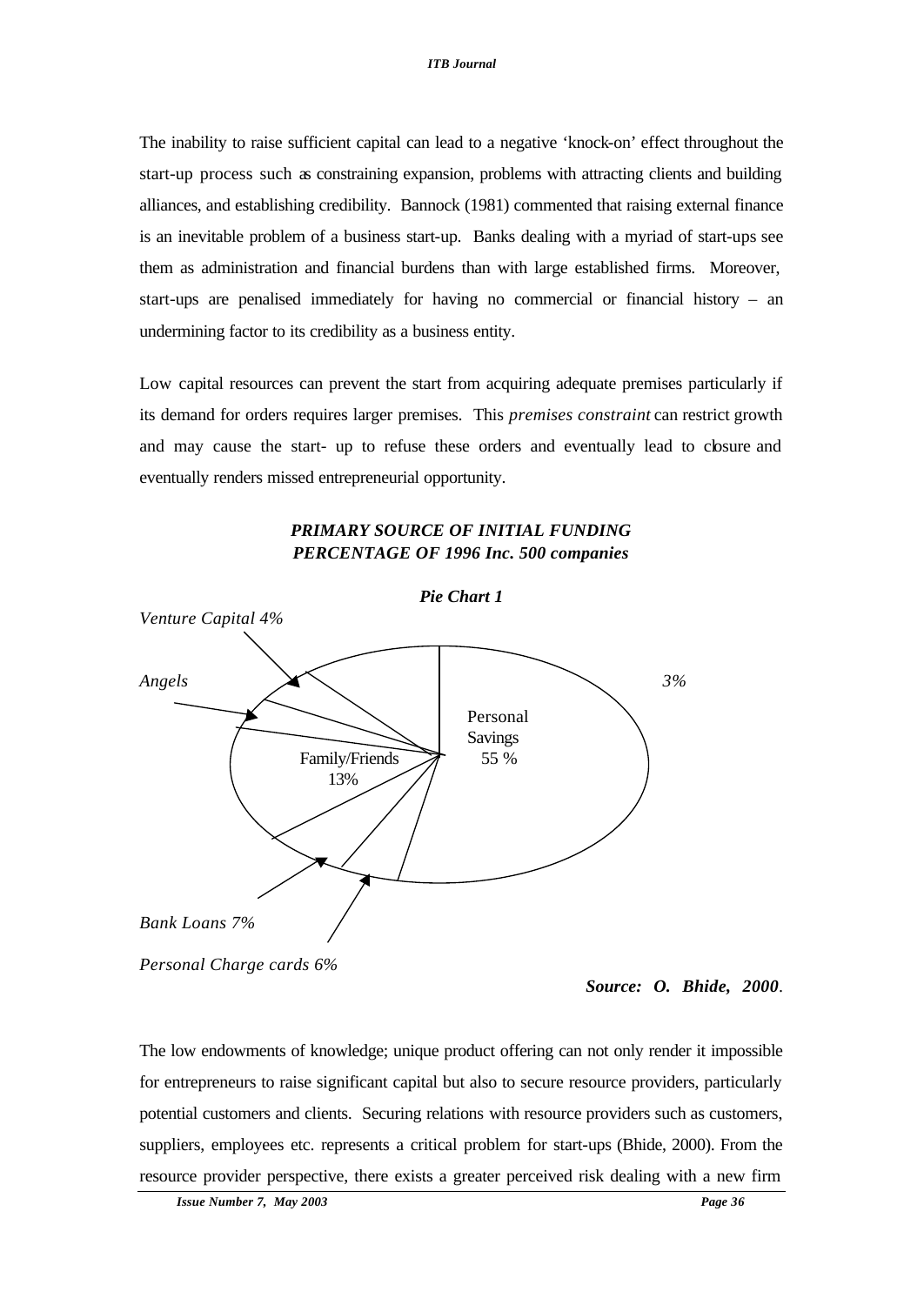than with an established company with a track record. Establishing a market presence and securing customer orders is particular difficult for start-ups.

A. Bhide (2000) treats the problem of *securing customers* as resource providers for start-ups under two headings: first, Rational Calculus of Resource Providers – that is the choices that traditional economic models assume people typically make to maximize their utilities - present difficulties for nascent entrepreneurs. Second, he terms "Behavioural Factors" – he refers to this as deviations from rational decision-making due to cognitive prejudices (Bhide, 2000:70).

According to Bhide (2000), a main concern of resource providers is the level of switching costs. Customers need to assess the chances of survival of the new firm before it makes a commitment of time and money and incurs potential costs by switching over. The level of uncertainty increases even more on the part of the resource provider, should the start-up be undercapitalized. The fact that the entrepreneur failed to raise capital as well as a "zero" track record gives a negative signal to potential clients. The latter may also believe there is a good reason to be skeptical about doing business with the start-up if the investors rejected it as a potential investment. In other words, the start-up is perceived as a "non-credible" business entity. Thus lack of external financing can itself raise negative perceptions of start-up amongst resource providers. The rationale behind the resource providers' decision is to "let someone else go first". This approach leaves little chance for start-ups to survive and as Bhide adds "Luck " plays an extremely important role in the success of new ventures (2000).

*Cognitive Biases* of the resource providers can be good enough reason to avoid start-ups. Past experiences with failed start-ups, general gossip about start-ups regularly "going bust" within a few months of setting up can lead the resource provider to automatically refuse to do business with start-ups.

Based on empirical studies conducted in the UK and the USA, a major problem experienced by start-ups was *establishing a reputation* when there is shortage of demand in the marketplace (D.Storey, 1985). These studies also revealed that factors in the macroenvironment such as interest rates, inflation and labour costs raised significant difficulties for start-ups (D.Storey, 1985). A further inhibiting factor to the process of starting up is acquiring legal recognition of a business. Government regulations can be quite stringent in developing countries where registering a new company is a time-consuming and costly process.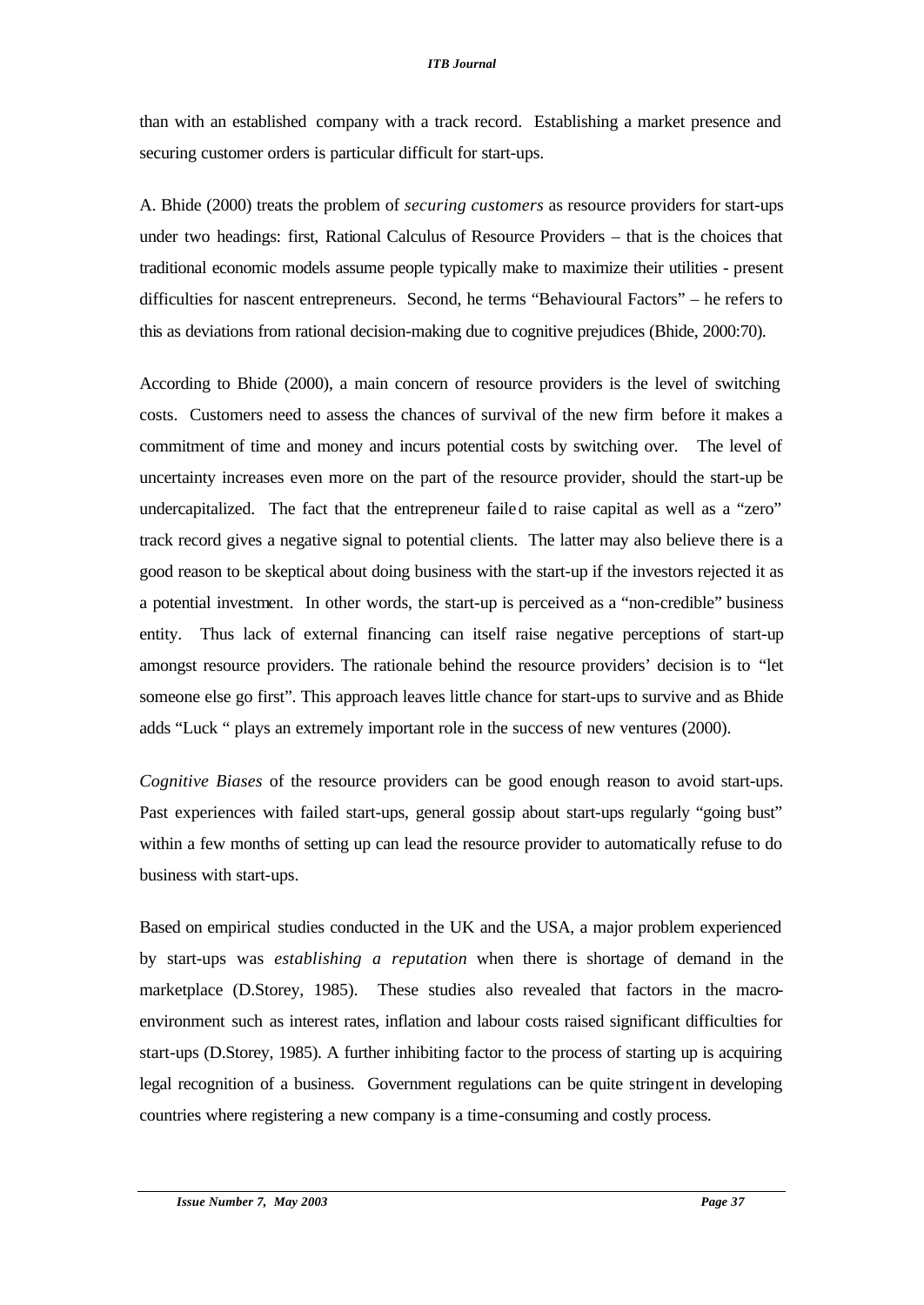Finding solutions to the above problems and even avoiding them is difficult, and in the real world the process of starting a new business will never be problem-free. However start-ups in the event of encountering such problems may be able to mitigate the effects to a certain extent by being adaptive, flexible and alert to opportunity and threats in the market place. Establishing contacts through networks are equally important but *luck* also has a part in the process.

#### **4. CONCLUSIONS**

At macro level, the views of Schumpeter and the Population Ecologists have made a valuable contribution to explaining the emergence of new firms. Their theories are useful in explaining why and how new organisational forms come about and with so much variation. However at micro level researchers are stilling grappling with understanding the complexity of the entrepreneurial process of new firms. The nature of this process, which is deeply characterized by spontaneity and uncertainty, makes it more difficult to pin down an exact theory. As Gartner (1985) pointed out, *entrepreneurial firms are too diverse to permit generalization,* and the process of starting up a new business has become a multidimensional phenomenon. As indicated earlier, there has been little agreement on dimensions and variables characterizing it. The processes and birth of firms are not well understood (Reynolds  $\&$ Miller, 1992, Low & Macmillan, 1988). Equally, there exist few empirical studies exploring and identifying conceptual categories and sub process of venture creation (Bhaves 1994).

Despite these research gaps, some common characteristics of start-ups have emerged in literature. The initial models, describing start-up sequences, served as a starting point and stimulated further study on the process of new venture creation. Gartner points to the importance of recognising this *variation* as a key characteristic in the process of new firm creation, adding that entrepreneur and their firms do not represent a 'homogenous population' as previously assumed. Entrepreneurs and firms differ greatly in actions; choices; behaviour; environments they operate in and how they respond to internal and external situations.

This observation on the "variation" concept in essence is *truistic,* there exist many variables impacting the process of start-ups which brings about much diversity and variation in today's business environment. Gartner in his work with Katz (1988) made another important development by using the four properties to identify when an organisation is in creation. The main achievement of their work drove home the point that organisation emergence is not a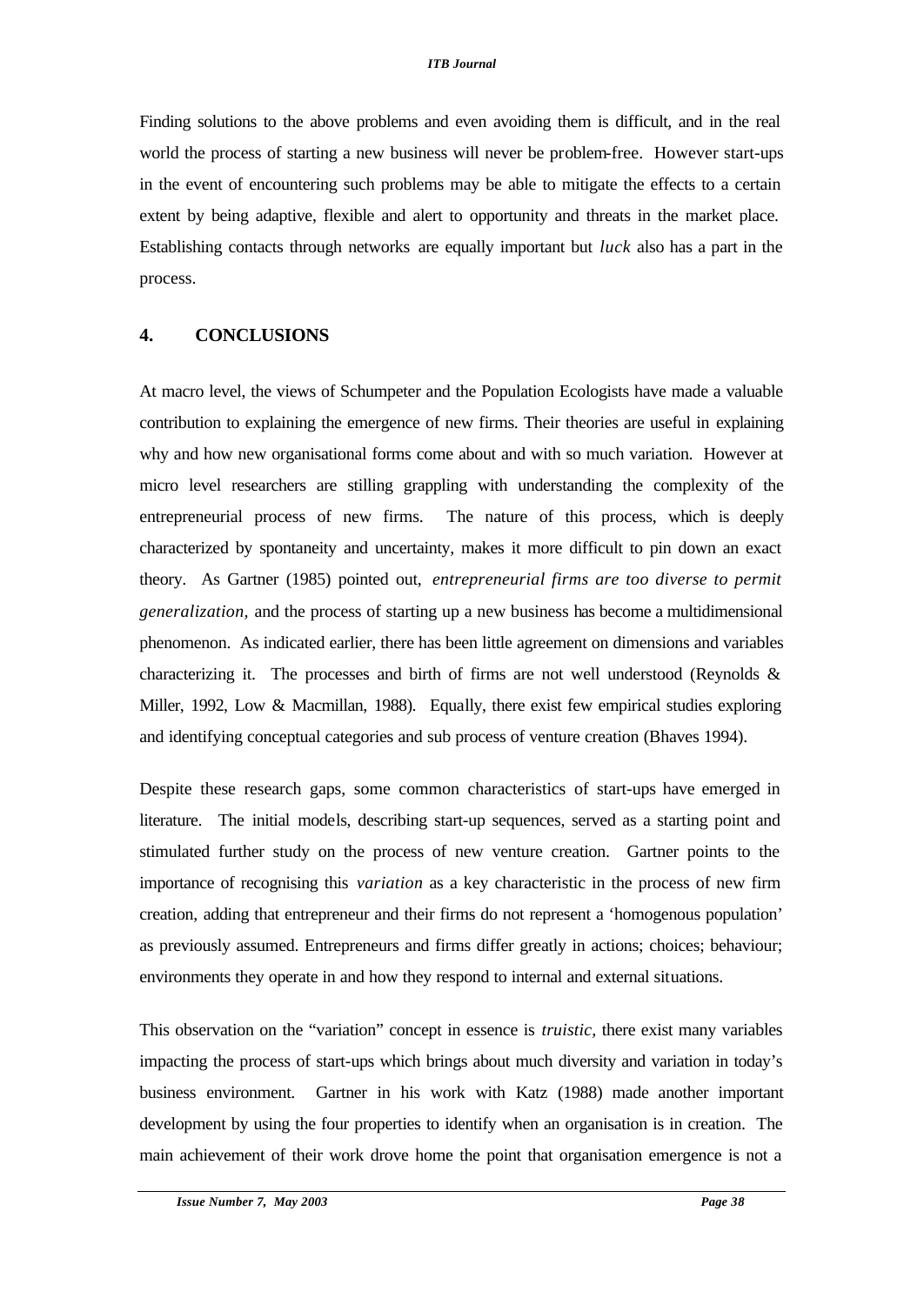linear step-by step process (Aldrich, 2000). Other key developments have emerged in recent times these include the human capital, network approach and the role of cognitive factors in the entrepreneurial process of new venture creation. These approaches have highlighted important aspects for expla ining business start-ups however more empirical research is required.

From my analysis, there exists no single best approach or model that best describes and explains the new venture creation process, and which encompasses all its aspects and characteristics that have been mentioned in individual approaches. Integrated frameworks have been suggested as an attempt to solve this problem. Authors of such approaches as mentioned above (Veciana, Bhaves and Deakins and Whittam) seek to offer a more comprehensive holistic approach by encapsulating all the important variables and characteristics of preceding models on the venture creation process. Despite these attempts to offer an all encompassing framework, these variables are loosely defined, where more specific factors are needed. The weaknesses of the theoretical frameworks, presented in this paper, is that their authors have wanted to be "everything to everyone" but with little success. On the other hand, how can there be one generic model that can be applied to all start-ups in all sectors of the economy and to all nascent entrepreneurs? This proposal is not viable as firms and their founder(s) are too diverse, that there exists too little uniformity in the business environment to develop such generialised model or framework. What may be more productive for future research is to develop more specific models for new start-ups and their founders in *particular sectors* of the economy, this, I believe, would be a more realistic and viable path for research to take.

### **5. BIBLIOGRAPHY**

Aldrich, H. (2000): Organisations Evolving. Cambridge: Sage Publications

Bhaves, M.P. (1994): " A process model of entrepreneurial venture creation", *Journal of Business Venturing* 9: 223-242

Bhide, A. (2000): *The Origin and Evolution of New Businesses*, Oxford University Press Inc.

Bygrave, W.D. (1993): "Theory Building in the Entrepreneurship Paradigm", *Journal of Business Venturing*, 8.

Carter, N.M., Gartner, W.B., & Reynolds, P.,(1996): "Exploring Start-Up Event Sequences", *Journal of Business Venturing* 11: 156-166.

Deakins, D. & Whittam, G.(2000): Business Start-Up: theory, practice and policy. In *Enterprise and Small Business Principles, Practice and Policy*, eds. S.Carter & D. Jones-Evans, 115-131. UK: Prentice-Hall.

Gartner, W.B. (1985): "A conceptual framework for describing the phenomenon of new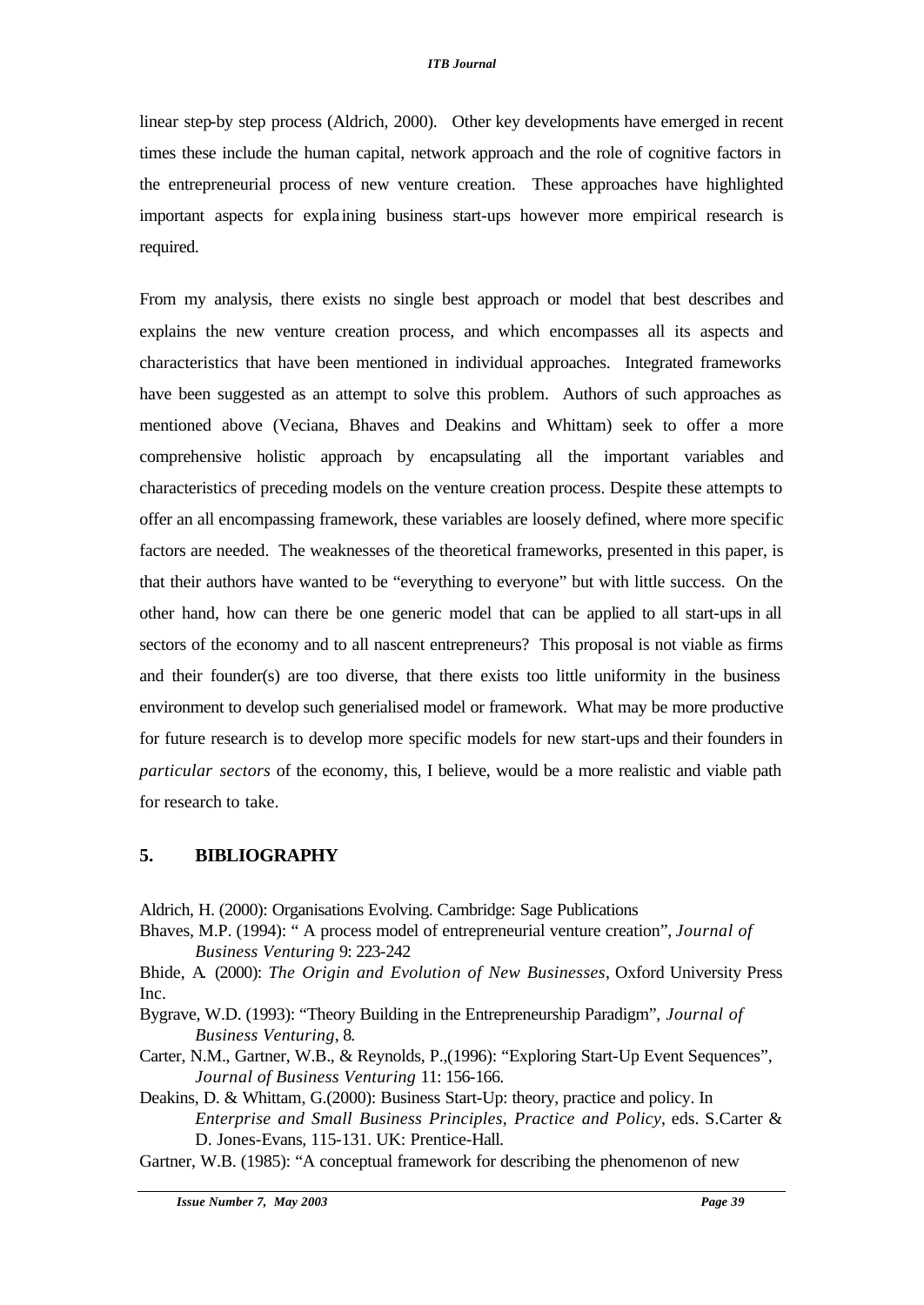venture creation", *Academy of Management Review* 10(4): 694-706.

- Gatewood, E.J., Shaver, K.G., Gartner, W.B. (1995): "A longitudinal Study of cognitive factors influencing start-up behaviours and success at venture creation", *Journal of Business Venturing* 10(5): 371-391.
- Hannan J. &. B. Freeman (1984): Organisational Ecology, Cambridge MA: Harvard University Press. Cited in Van De Ven, A.H. (1992): Longitudinal methods for studying the process of entrepreneurship. In *The State of the Art of Entrepreneurship* eds. D.Sexton & J. Kasarda, 191-242. USA: PWS-Kewt publishing company.
- Katz, J., & Gartner, W.B.(1988): "Properties of Emerging Organisation", *Academy of Management Review* 13: 429-441.
- Larson, A. & Starr, J.A., (1993): "A network model of organisation formation", Entrepreneurship Theory and Practice 17(2): 5-16.
- McKelvey, B. (1980): Organisational Systematics. Berkeley: University of California Press, cited in Reynolds, P. and White, S. (1993): "Wisconsin entrepreneurial climate study.
- Milwaukee, WI: Marquette University Centre for the Study of Entrepreneurship. Final Report to Wisconsin Housing and Economic Development Authority.cited in Gatewood, E.J., Shaver, K.G., Gartner, W.B. (1995): "A longitudinal Study of cognitive factors influencing start-up behaviours and success at venture creation", *Journal of Business Venturing* 10(5): 371-391.
- Reynolds, P. (1994): "Reducing barriers to understanding new firm gestation: Prevalence and success of nascent entrepreneurs. Paper presented at the Academy of Management Meetings, Dallas, Texas (August) cited in Gatewood, E.J., Shaver, K.G., Gartner, W.B. (1995): "A longitudinal Study of cognitive factors influencing start-up behaviours and success at venture creation", *Journal of Business Venturing* 10(5): 371-391.
- Reynolds, P. & Miller, B. (1992): "New Firm Gestation: Conception, Birth and implications for research", *Journal of Business Venturing* 7: 405-417
- MacMillian, J. C. & Long, W. A.(1990): "Developing New Ventures", San Diego, CA: Harcourt Brace Jovanovich, cited in in Gatewood, E.J., Shaver, K.G., Gartner, W.B. (1995): "A longitudinal Study of cognitive factors influencing start-up behaviours and success at venture creation", *Journal of Business Venturing* 10(5): 371-391.
- Romanelli, E. & Bird Schoonhoven, C.(2000): The local origins of new firms. In The *Entrepreneurship Dynamic: Origins of Entrepreneurship and the Evolution of Industries,* eds. C. Bird Schoonhoven & E. Romanelli, 40-67. US: Prentice Hall.
- Schumpeter, J.(1996): "The Theory of Economic Development", Transaction Publisher, New Brunswick Press, cited in Veciana, J.M. (1995): "Entrepreneurship as a Scientific Research Programme", Working Paper: European Doctoral Programme in Entrepreneurship and Small Business Management. UAB.
- Storey, D. (1985): "The problems facing new firms", *Journal of Management Studies* 22(3): 327-345.
- Timmons, J.A. (1980): "New Venture Creation: models and methodologies" in the Encyclopedia of Entrepreneurship.
- Van De Ven, A.H.(1992): Longitudinal methods for studying the process of entrepreneurship. In *The State of the Art of Entrepreneurship* eds. D.Sexton & J. Kasarda, 191-242. USA: PWS-Kewt publishing company.
- Van De Ven, A.H., Hudson, R. & Schroeder, D.M.(1984): "Designing New Business Startups: entrepreneurial,organisational and ecological considerations", *Journal of Management* 10:87-107.
- Vanderwerf, P.A. (1993): "A model of venture creation in new industries", *Entrepreneurship Theory & Practice* 17(2): 39-48.
- Veciana, J. M. (1988): "Empresari I process de creacio d'empreses", Revista Economica de